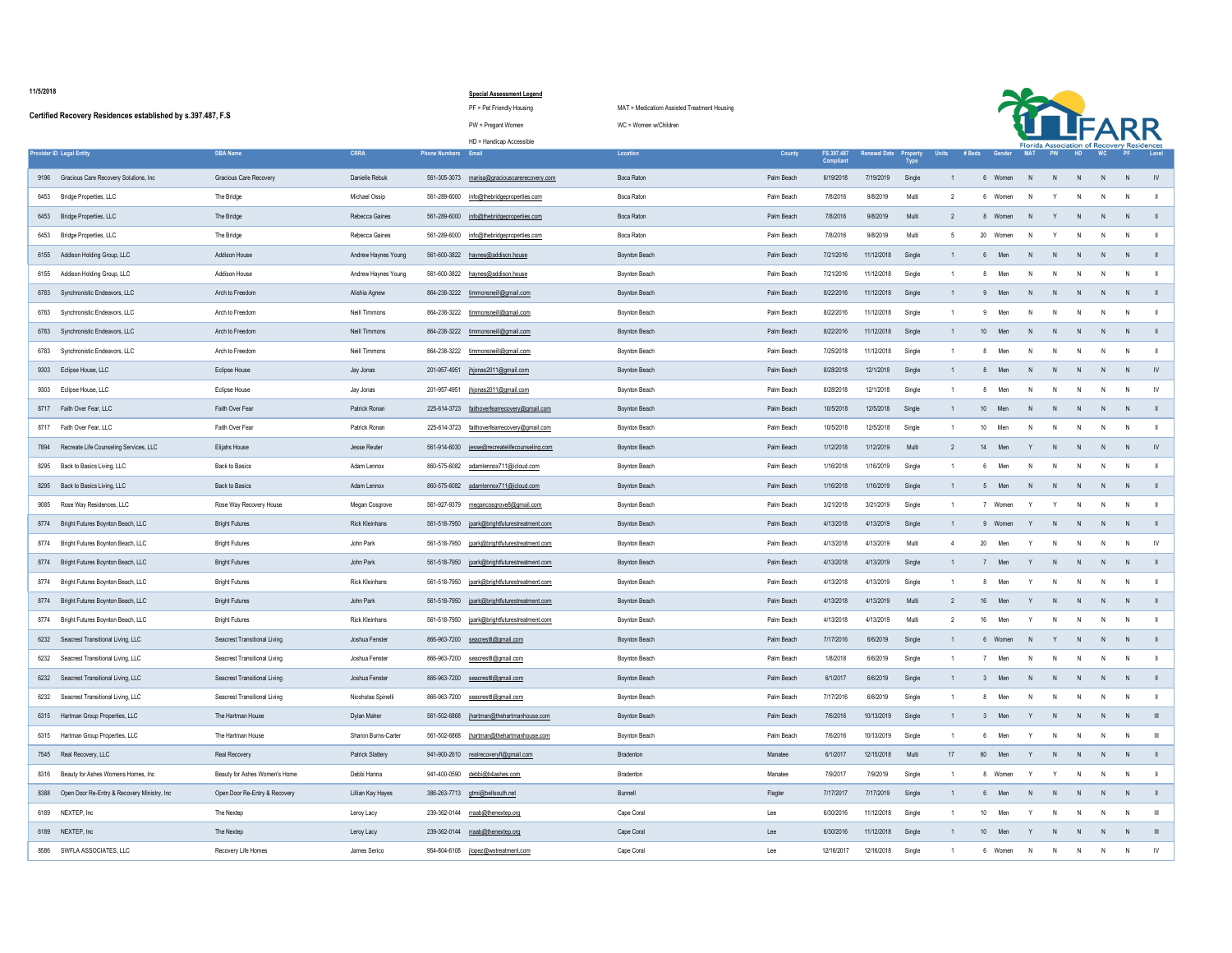| 8586 SWFLA ASSOCIATES, LLC                     | Recovery Life Homes           | James Serico             | 954-804-6108 jlopez@wstreatment.com                   | Cape Coral      | Lee            | 12/16/2017 | 12/16/2018 | Single |    | Men<br>6.           | N.           | N.           |                |                |
|------------------------------------------------|-------------------------------|--------------------------|-------------------------------------------------------|-----------------|----------------|------------|------------|--------|----|---------------------|--------------|--------------|----------------|----------------|
| 8586 SWFLA ASSOCIATES, LLC                     | Recovery Life Homes           | Janette Lopez            | 954-804-6108<br>jlopez@wstreatment.com                | Cape Coral      | Lee            | 12/16/2017 | 12/16/2018 | Single |    | Men                 |              | N            | - N            |                |
| 8586 SWFLA ASSOCIATES, LLC                     | Recovery Life Homes           | Janette Lopez            | 954-804-6108<br>jlopez@wstreatment.com                | Cape Coral      | Lee            | 12/16/2017 | 12/16/2018 | Single |    | Men                 | <sup>N</sup> | <sup>N</sup> |                |                |
| 8586 SWFLA ASSOCIATES, LLC                     | Recovery Life Homes           | Janette Lopez            | 954-804-6108 jlopez@wstreatment.com                   | Cape Coral      | Lee            | 12/16/2017 | 12/16/2018 | Single |    | Men<br>11           | N            | N            | N              |                |
| 7999 The Surrender House, LLC                  | The Surrender House           | Kari-Anne Spiller        | 239-333-8079 surrenderhouserecoveryhomes@gmail.com    | Cape Coral      | Lee            | 6/23/2017  | 6/23/2019  | Single |    | 10<br>Women         |              | -N           |                |                |
| 7999 The Surrender House, LLC                  | The Surrender House           | Kari-Anne Spiller        | 239-333-8079<br>surrenderhouserecoveryhomes@gmail.com | Cape Coral      | Lee            | 6/23/2017  | 6/23/2019  | Multi  |    | Men,<br>21<br>Women | $\mathsf{N}$ | N            | N              |                |
| 6227 Associate Recovery Communities, LLC       | ARC                           | William Atkinson         | 727-754-5790 admin@arc12.org                          | Clearwater      | Pinellas       | 7/7/2016   | 12/15/2018 | Multi  |    | Men<br>15           |              | <sup>N</sup> |                |                |
| 6227 Associate Recovery Communities, LLC       | ARC                           | William Atkinson         | 727-754-5790 admin@arc12.org                          | Clearwater      | Pinellas       | 7/7/2016   | 12/15/2018 | Multi  |    | Men<br>16           | N.           | N.           | - N            |                |
| 6227 Associate Recovery Communities, LLC       | ARC                           | <b>William Atkinson</b>  | 727-754-5790 admin@arc12.org                          | Clearwater      | Pinellas       | 7/7/2016   | 12/15/2018 | Multi  | 12 | 32<br>Men           | N.           | N            |                |                |
| 6185 KOALA HOUSE WEST, LLC                     | Koala House                   | Tom Matthews             | 727-430-8468 Mattamp@aol.com                          | Clearwater      | Pinellas       | 5/1/2017   | 6/1/2019   | Multi  |    | 10<br>Women         | N.           | <sup>N</sup> | N              |                |
| 6185 KOALA HOUSE WEST, LLC                     | Koala House                   | Tom Matthews             | 727-430-8468 Mattamp@aol.com                          | Clearwater      | Pinellas       | 5/1/2017   | 6/1/2019   | Single |    | Men                 | N.           | $\mathsf{N}$ | N              |                |
| 9267<br>Peace Club, Inc                        | Peace Club                    | Dennis Kolsch            | 321-420-5656 drew@peaceclub.com                       | Cocoa Beach     | <b>Brevard</b> | 4/14/2018  | 4/14/2019  | Single |    | Men<br>9            | Y<br>- N     | N            | N              | <b>IV</b>      |
| 6885 Keep it Simple House, LLC                 | Keep it Simple                | Stephen Buron            | contact@keepitsimplehouse.com<br>954-873-2897         | Dania Beach     | <b>Broward</b> | 3/14/2017  | 9/1/2019   | Multi  |    | 16 Women            | -N           | $\mathsf{N}$ | - N            |                |
| Keep it Simple House, LLC<br>6885              | Keep it Simple                | Stephen Buron            | 954-873-2897<br>contact@keepitsimplehouse.com         | Dania Beach     | <b>Broward</b> | 3/14/2017  | 9/1/2019   | Multi  |    | Men<br>16           | N.           |              | $\overline{N}$ | $\mathbf{III}$ |
| 6202 Avenues 12, Inc                           | Avenues 12                    | Samantha Kinna           | 386-265-4955 kayhayes@avenues12.org                   | Daytona Beach   | Volusia        | 7/18/2016  | 12/1/2018  | Single |    | 15<br>Women         |              | N.           | - N            |                |
| 6202 Avenues 12, Inc                           | Avenues 12                    | Samantha Kinna           | 386-265-4955 kayhayes@avenues12.org                   | Daytona Beach   | Volusia        | 7/18/2016  | 12/1/2018  | Single |    | 11<br>Women         | N.           | N            | N              | - III          |
| 6202 Avenues 12, Inc                           | Avenues 12                    | Samantha Kinna           | 386-265-4955 kayhayes@avenues12.org                   | Daytona Beach   | Volusia        | 7/18/2016  | 12/1/2018  | Multi  | 10 | 20<br>Women         | -N           | -N           |                |                |
| 9196 Gracious Care Recovery Solutions, Inc     | <b>Gracious Care Recovery</b> | Danielle Rebuk           | 561-305-3073<br>marisa@graciouscarerecovery.com       | Deerfield Beach | <b>Broward</b> | 6/19/2018  | 7/19/2019  | Single |    | Men                 | N            | N            | N              | <b>IV</b>      |
| 7575 Stayin Kleen Sober House, LLC             | Stayin Kleen Sober House      | Cecelia Bishop           | 754-242-2522 cecelia@stayinkleen.net                  | Deerfield Beach | Broward        | 8/10/2017  | 9/10/2019  | Single |    | Women               | -N<br>-N     | N            | - N            |                |
| 8656 Dogwood at Delray Beach, LLC              | Dogwood of Delray Beach       | Sue Makenian             | 561-513-2509<br>suelodgedelray@gmail.com              | Delray Beach    | Palm Beach     | 5/30/2018  | 1/12/2018  | Single |    | Women               | N.           | N            | - N            |                |
| 8656 Dogwood at Delray Beach, LLC              | Dogwood of Delray Beach       | Sue Makenian             | 561-513-2509<br>suelodgedelray@gmail.com              | Delray Beach    | Palm Beach     | 5/29/2018  | 11/12/2018 | Multi  |    | 13<br>Women         |              | $\mathsf{N}$ | - N            |                |
| Next Chapter Addiction Treatment, LLC<br>8688  | <b>Next Chapter Addiction</b> | Andy Silvagni            | 561-563-8407<br>andy@nextchapteraddiction.com         | Delray Beach    | Palm Beach     | 8/8/2017   | 11/12/2018 | Single |    | Men<br>8            | N<br>- N     | N            | N              | <b>IV</b>      |
| 9298 The Lodge at Delray Beach, Inc            | The Lodge at Delray Beach     | Patrick Dolan            | 561-945-7560<br>thelodgeatdelraybeach@yahoo.com       | Delray Beach    | Palm Beach     | 8/13/2018  | 11/12/2018 | Single |    | Men                 | <sup>N</sup> | $\mathsf{N}$ | $\blacksquare$ |                |
| The Lodge at Delray Beach, Inc<br>9298         | The Lodge at Delray Beach     | Patrick Dolan            | 561-945-7560<br>thelodgeatdelraybeach@yahoo.com       | Delray Beach    | Palm Beach     | 8/13/2018  | 1/12/2018  | Single |    | Men<br>6            | N            | N            | N              |                |
| 9298 The Lodge at Delray Beach, Inc            | The Lodge at Delray Beach     | <b>Thomas Kriete</b>     | 561-945-7560<br>thelodgeatdelraybeach@yahoo.com       | Delray Beach    | Palm Beach     | 8/13/2018  | 11/12/2018 | Single |    | Men<br>6.           | N            | N            | N              |                |
| The Lodge at Delray Beach, Inc<br>9298         | The Lodge at Delray Beach     | <b>Thomas Kriete</b>     | 561-945-7560<br>thelodgeatdelraybeach@yahoo.com       | Delray Beach    | Palm Beach     | 8/13/2018  | 11/12/2018 | Single |    | Men                 | N            | N            | N              |                |
| 9298 The Lodge at Delray Beach, Inc            | The Lodge at Delray Beach     | Thomas Kriete            | 561-945-7560<br>thelodgeatdelraybeach@yahoo.com       | Delray Beach    | Palm Beach     | 8/13/2018  | 11/12/2018 | Single |    | Men                 | N,           | N            | N              |                |
| The Lodge at Delray Beach, Inc<br>9298         | The Lodge at Delray Beach     | Patrick Dolan            | 561-945-7560<br>thelodgeatdelraybeach@yahoo.com       | Delray Beach    | Palm Beach     | 8/13/2018  | 11/12/2018 | Multi  |    | Men<br>11           | N            | N            |                |                |
| 6669 Guardian Houses, LLC                      | <b>Tropic House</b>           | Gina Metrano             | 561-302-0387 gina.tropichouse@gmail.com               | Delray Beach    | Palm Beach     | 9/7/2016   | 11/12/2018 | Multi  |    | 10<br>Women         | $\mathsf{N}$ | N            |                |                |
| 6669 Guardian Houses, LLC                      | <b>Tropic House</b>           | Gina Metrano             | 561-302-0387<br>gina.tropichouse@gmail.com            | Delray Beach    | Palm Beach     | 9/7/2016   | 11/12/2018 | Multi  |    | 12 Women            | N            | N            | - N            |                |
| 7088 Liberation House LLC                      | <b>Liberation House</b>       | <b>Melvin Clark</b>      | 561-901-5525 melvin@liberation-house.com              | Delray Beach    | Palm Beach     | 11/16/2016 | 11/12/2018 | Single |    | Men<br>4            | N            | N            |                |                |
| 7088 Liberation House LLC                      | <b>Liberation House</b>       | <b>Melvin Clark</b>      | 561-901-5525 melvin@liberation-house.com              | Delray Beach    | Palm Beach     | 11/16/2016 | 11/12/2018 | Single |    | Men                 | N            | N            |                |                |
| 6770 Terra Firma Recovery, LLC                 | Terra Firma                   | Richard Mukasa           | 561-909-8899 terrafirmarecovery@gmail.com             | Delray Beach    | Palm Beach     | 11/6/2017  | 11/12/2018 | Single |    | Men<br>8            |              | N            |                |                |
| 6247 Sober Living in Delray, LLC               | Sober Living in Delray        | Christopher Ege          | 561-276-9370<br>admissions@soberlivingindelray.com    | Delray Beach    | Palm Beach     | 6/26/2016  | 12/1/2018  | Multi  | 52 | Men,<br>136         |              | $\mathsf{N}$ | N              | $\mathbf{III}$ |
| 6277 Lighthouse Recovery Institute, Inc        | Lighthouse Recovery Institute | John Branch              | 561-381-0015 bringersen@gmail.com                     | Delray Beach    | Palm Beach     | 3/28/2017  | 1/8/2019   | Multi  |    | Women<br>24 Women   | N.           | -N           |                |                |
| 6277 Lighthouse Recovery Institute, Inc        | Lighthouse Recovery Institute | John Branch              | 561-381-0015 bringersen@gmail.com                     | Delray Beach    | Palm Beach     | 3/28/2017  | 1/8/2019   | Multi  |    | 24<br>Men           | N            | N            | N              |                |
| 7765 MIRACLES DO HAPPEN LLC                    | Miracles Do Happen            | <b>Mildred Tennessee</b> | 561-302-9584 phillytennessee@yahoo.com                | Delray Beach    | Palm Beach     | 11/30/2016 | 1/11/2019  | Single |    | Women               | N.           | N            | N              |                |
|                                                |                               |                          | 917-453-4696                                          |                 | Palm Beach     | 7/22/2016  | 1/11/2019  |        |    | 10 Women            | N            | N            | $\overline{N}$ |                |
| 6478 The Frog Pad, LLC                         | The Frog Pad                  | <b>Mallory Neuberger</b> | mallory@thefrogpaddelraybeach.com                     | Delray Beach    |                |            |            | Single |    |                     |              |              |                |                |
| 6478 The Frog Pad, LLC                         | The Frog Pad                  | <b>Mallory Neuberger</b> | 917-453-4696<br>mallory@thefrogpaddelraybeach.com     | Delray Beach    | Palm Beach     | 7/22/2016  | 1/11/2019  | Single |    | Women               | $\mathsf{N}$ | N            | $\overline{N}$ |                |
| Recreate Life Counseling Services, LLC<br>7894 | Elijahs House                 | Jesse Reuter             | 561-914-6030<br>jesse@recreatelifecounseling.com      | Delray Beach    | Palm Beach     | 1/12/2018  | 1/12/2019  | Multi  |    | Men<br>16           | Y<br>- N     | N            | N              | <b>IV</b>      |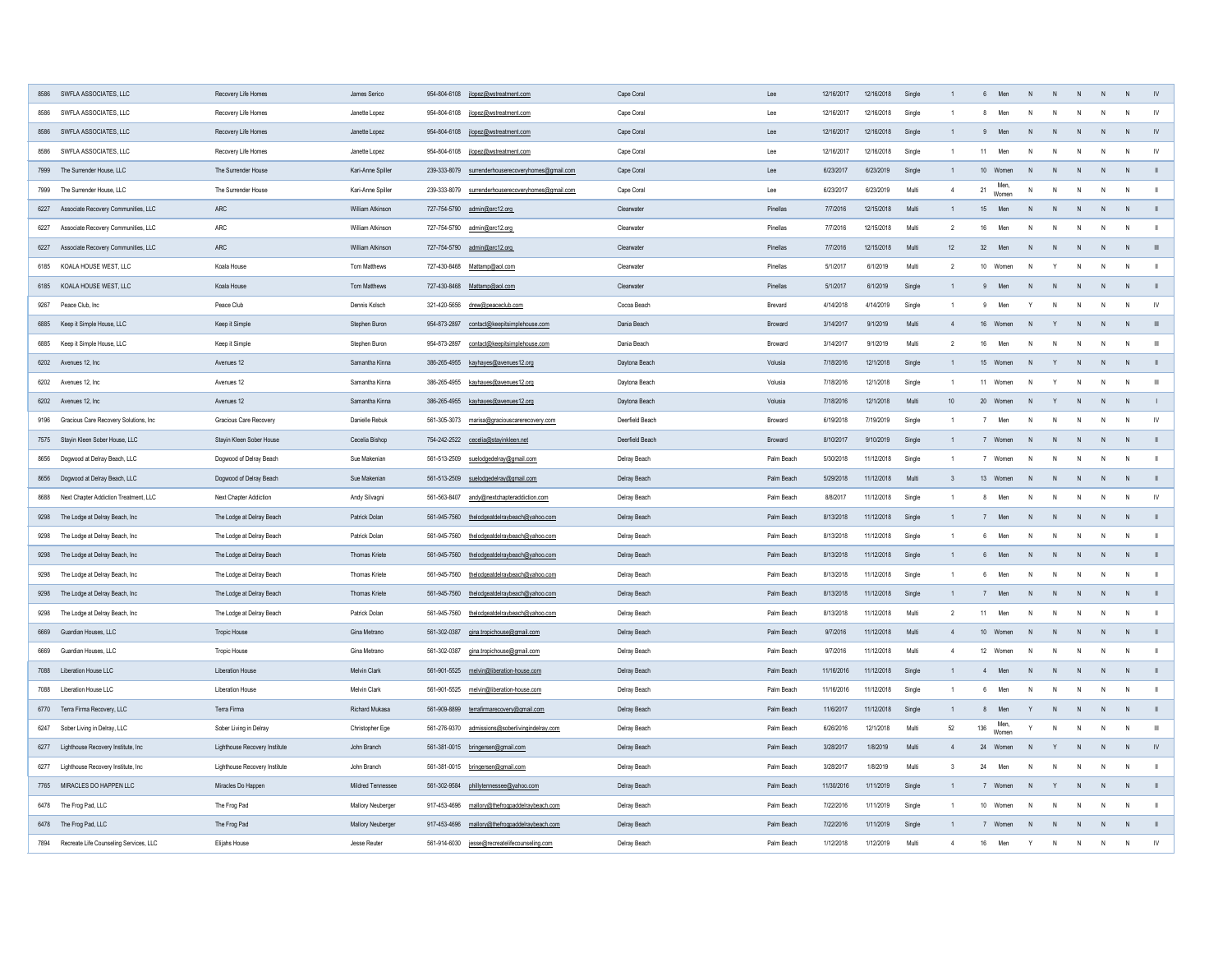| 8564 Integrity Way, Inc                      | Integrity Way                       | <b>Grant Lashley</b>        | 561-819-0620<br>chrish@transformationstreatment.com           | Delray Beach | Palm Beach | 4/13/2018 | 1/16/2019<br>Multi  | 36 | Men,<br>Women<br>80         |              | $\mathsf{N}$ |                | IV            |
|----------------------------------------------|-------------------------------------|-----------------------------|---------------------------------------------------------------|--------------|------------|-----------|---------------------|----|-----------------------------|--------------|--------------|----------------|---------------|
| 8564 Integrity Way, Inc                      | Integrity Way                       | <b>Grant Lashley</b>        | 561-819-0620<br>chrish@transformationstreatment.com           | Delray Beach | Palm Beach | 4/13/2018 | 1/16/2019<br>Single |    | Men                         |              | N            | $\mathsf{N}$   |               |
| 6681 Fellowship Living Facilities, Inc       | <b>Fellowship Living Facilities</b> | Susan Riccardi              | 954-972-9495 rriccardi@fellowshipliving.com                   | Delray Beach | Palm Beach | 3/23/2018 | 1/17/2019<br>Multi  |    | Men<br>14                   |              | $\mathsf{N}$ | - N            |               |
| Discovery of Delray Beach, LLC<br>8899       | Discovery House of Delray Beach     | John Suto                   | sutoj77@yahoo.com<br>561-350-5181                             | Delray Beach | Palm Beach | 1/23/2018 | 1/23/2019<br>Single |    | Men<br>N                    |              | <sup>N</sup> | - N            |               |
| Discovery of Delray Beach, LLC<br>8899       | Discovery House of Delray Beach     | John Suto                   | sutoj77@yahoo.com<br>561-350-5181                             | Delray Beach | Palm Beach | 1/23/2018 | 1/23/2019<br>Single |    | Men                         |              | $\mathsf{N}$ | $\overline{N}$ |               |
| Journey of Healing and Recovery, LLC<br>9068 | Journey of Healing and Recovery     | Carla Anastasio             | 561-880-7663   earli372@gmail.com                             | Delray Beach | Palm Beach | 1/23/2018 | 1/23/2019<br>Single |    | Women<br>N                  |              | N            | N              |               |
| 9068<br>Journey of Healing and Recovery, LLC | Journey of Healing and Recovery     | Carla Anastasio             | 561-880-7663<br>acarli372@gmail.com                           | Delray Beach | Palm Beach | 1/23/2018 | 1/23/2019<br>Single |    | Women                       |              | $\mathsf{N}$ | $\overline{N}$ |               |
| Journey of Healing and Recovery, LLC<br>9068 | Journey of Healing and Recovery     | Carla Anastasio             | 561-880-7663<br>acarli372@gmail.com                           | Delray Beach | Palm Beach | 1/23/2018 | 1/23/2019<br>Single |    | Women<br>N.                 |              | N            | N              |               |
| 9068 Journey of Healing and Recovery, LLC    | Journey of Healing and Recovery     | Joseph Anastasio            | acarli372@gmail.com<br>561-880-7663                           | Delray Beach | Palm Beach | 1/23/2018 | 1/23/2019<br>Single |    | Women                       |              | $\mathsf{N}$ | $\overline{N}$ |               |
| Journey of Healing and Recovery, LLC<br>9068 | Journey of Healing and Recovery     | Joseph Anastasio            | 561-880-7663 acarli372@gmail.com                              | Delray Beach | Palm Beach | 1/23/2018 | 1/23/2019<br>Single |    | Women<br>N.                 |              | $\mathsf{N}$ | - N            |               |
| 6709 Simplicity House, LLC                   | <b>Simplicity House</b>             | Marianne Gribbon            | 561-414-9898 mgribbon01@gmail.com                             | Delray Beach | Palm Beach | 2/24/2017 | 2/8/2019<br>Single  |    | Women<br>N.                 |              | $\mathsf{N}$ | N              |               |
| Immersion Recovery Center, LLC<br>8817       | Immersion Recovery                  | Benjamin Goodwin            | 978-504-9122<br>benjamin@immersionrecovery.com                | Delray Beach | Palm Beach | 2/28/2018 | 2/28/2019<br>Single |    | Women<br>N                  |              | $\mathsf{N}$ | N              |               |
| 8817 Immersion Recovery Center, LLC          | <b>Immersion Recovery</b>           | Eric Cone                   | 978-504-9122<br>benjamin@immersionrecovery.com                | Delray Beach | Palm Beach | 2/28/2018 | 2/28/2019<br>Single |    | 16<br>Women<br>-N           | -N           | N            | - N            |               |
| Immersion Recovery Center, LLC<br>8817       | Immersion Recovery                  | Eric Cone                   | benjamin@immersionrecovery.com<br>978-504-9122                | Delray Beach | Palm Beach | 2/28/2018 | 2/28/2019<br>Multi  |    | Men<br>34<br>N              |              | N            | N              | <b>IV</b>     |
| Immersion Recovery Center, LLC<br>8817       | Immersion Recovery                  | Benjamin Goodwin            | 978-504-9122 benjamin@immersionrecovery.com                   | Delray Beach | Palm Beach | 2/28/2018 | 2/28/2019<br>Single |    | 10<br>Men<br>N <sub>1</sub> |              | N            | N              |               |
| 8817 Immersion Recovery Center, LLC          | Immersion Recovery                  | Benjamin Goodwin            | 978-504-9122 benjamin@immersionrecovery.com                   | Delray Beach | Palm Beach | 2/28/2018 | 2/28/2019<br>Multi  |    | 26<br>Men                   |              | N            |                |               |
| 9276 Osceola House, LLC                      | Osecola House                       | Kendra Cemoin               | 561-900-6320 david.duquette@lifeskillssf.com                  | Delray Beach | Palm Beach | 3/23/2018 | 3/23/2019<br>Single |    | Men                         |              | $\mathsf{N}$ |                |               |
| 9276 Osceola House, LLC                      | Osecola House                       | April Scholl                | 561-900-6320 david.duquette@lifeskillssf.com                  | Delray Beach | Palm Beach | 3/23/2018 | 3/23/2019<br>Single |    | Women                       |              | N            | N              | - III         |
| 9276 Osceola House, LLC                      | Osecola House                       | <b>April Scholl</b>         | 561-900-6320<br>david.duquette@lifeskillssf.com               | Delray Beach | Palm Beach | 3/23/2018 | 3/23/2019<br>Multi  |    | 20 Men,<br>Women            |              | N            |                |               |
| 8158 Healing Properties Delray Beach, LLC    | <b>Healing Properties</b>           | David Zaiff                 | 561-563-8888<br>tim@recoverybootcamp.com                      | Delray Beach | Palm Beach | 3/28/2018 | 3/28/2019<br>Multi  |    | Men<br>N.                   |              | N            | N              |               |
| 8158 Healing Properties Delray Beach, LLC    | <b>Healing Properties</b>           | David Zaiff                 | 561-563-8888 tim@recoverybootcamp.com                         | Delray Beach | Palm Beach | 3/28/2018 | 3/28/2019<br>Multi  |    | 36<br>Men<br>N.             |              | N            | - N            |               |
| 9247 Caron of Florida, Inc                   | Caron of Florida                    | Ross Donahue                | 561-241-7977 ajonas@caron.org                                 | Delray Beach | Palm Beach | 3/29/2018 | 3/29/2019<br>Single |    | Women                       |              | N            | N              |               |
| 9247 Caron of Florida, Inc                   | Caron of Florida                    | Ross Donahue                | 561-241-7977 ajonas@caron.org                                 | Delray Beach | Palm Beach | 3/29/2018 | 3/29/2019<br>Multi  | 44 | Men,<br>122 Women           |              | N            |                |               |
| Caron of Florida, Inc<br>9247                | Caron of Florida                    | Ross Donahue                | 561-241-7977 ajonas@caron.org                                 | Delray Beach | Palm Beach | 3/29/2018 | 3/29/2019<br>Single |    | Men                         |              | N            | N              | <b>IV</b>     |
| 9278 Bowling Green Inn of Pensacola, LLC     | Wellness Resource Center            | John Binns                  | Jennifer.Camposano@wellnessresourcecenter.com<br>561-995-7388 | Delray Beach | Palm Beach | 4/13/2018 | 4/13/2019<br>Multi  | 13 | Men,<br>Women<br>54<br>N    |              | N            |                |               |
| 8688 Next Chapter Addiction Treatment, LLC   | <b>Next Chapter Addiction</b>       | Andy Silvagni               | 561-563-8407<br>andy@nextchapteraddiction.com                 | Delray Beach | Palm Beach | 8/8/2017  | 8/8/2019<br>Single  |    | 10<br>Men<br>N.             |              | $\mathsf{N}$ | N              | <b>IV</b>     |
| 7022 Niknation, Inc.                         | <b>RECO</b> Institute               | <b>Brian Greenblott</b>     | 561-302-5640 bgreenblott@recointensive.com                    | Delray Beach | Palm Beach | 8/22/2016 | 8/22/2019<br>Single |    | Women<br>N.                 |              | N            | N              |               |
| 7022 Niknation, Inc.                         | <b>RECO</b> Institute               | Christopher Pasquale        | 561-302-5640<br>bgreenblott@recointensive.com                 | Delray Beach | Palm Beach | 8/9/2017  | 8/22/2019<br>Single |    | Women<br>N<br>8             |              | N            | $\overline{N}$ | <b>IV</b>     |
| 7022<br>Niknation, Inc.                      | <b>RECO</b> Institute               | Christopher Pasquale        | 561-302-5640 bgreenblott@recointensive.com                    | Delray Beach | Palm Beach | 8/22/2016 | 8/22/2019<br>Single |    | Women                       |              | N            | N              |               |
| 7022 Niknation, Inc.                         | <b>RECO</b> Institute               | <b>Brian Greenblott</b>     | 561-302-5640 bgreenblott@recointensive.com                    | Delray Beach | Palm Beach | 8/22/2016 | 8/22/2019<br>Single |    | Men<br>$\mathsf{N}$         |              | N            | $\mathsf{N}$   | <b>IV</b>     |
| 7022 Niknation, Inc.                         | <b>RECO</b> Institute               | <b>Christopher Pasquale</b> | 561-302-5640 bgreenblott@recointensive.com                    | Delray Beach | Palm Beach | 8/22/2016 | 8/22/2019<br>Single |    | Men<br>N<br>8               | N.           | N            |                |               |
| 7022 Niknation, Inc.                         | <b>RECO</b> Institute               | <b>Brian Greenblott</b>     | 561-302-5640 bgreenblott@recointensive.com                    | Delray Beach | Palm Beach | 8/22/2016 | 8/22/2019<br>Multi  |    | 24<br>Men<br>N.             |              | N            | $\mathsf{N}$   |               |
| 6595 Rivendell Houses                        | <b>Rivendell House</b>              | <b>Philip Chamness</b>      | 561-400-5239 philc@rivendellhouses.com                        | Delray Beach | Palm Beach | 8/1/2017  | 9/1/2019<br>Single  |    | Men                         |              | <sup>N</sup> |                |               |
| 6595 Rivendell Houses                        | <b>Rivendell House</b>              | <b>Philip Chamness</b>      | 561-400-5239<br>philc@rivendellhouses.com                     | Delray Beach | Palm Beach | 8/17/2016 | 9/1/2019<br>Single  |    | Men                         |              | N            |                |               |
| 6595 Rivendell Houses                        | <b>Rivendell House</b>              | <b>Philip Chamness</b>      | 561-400-5239 philc@rivendellhouses.com                        | Delray Beach | Palm Beach | 8/17/2016 | 9/1/2019<br>Single  |    | Men<br>6                    |              | N            | N              |               |
| 6453 Bridge Properties, LLC                  | The Bridge                          | Rebecca Gaines              | 561-289-6000<br>info@thebridgeproperties.com                  | Delray Beach | Palm Beach | 7/8/2016  | 9/8/2019<br>Single  |    | Women<br>N                  |              | N            | N              |               |
| 6453 Bridge Properties, LLC                  | The Bridge                          | Michael Ossip               | 561-289-6000 info@thebridgeproperties.com                     | Delray Beach | Palm Beach | 7/8/2016  | 9/8/2019<br>Multi   |    | 27<br>Men<br>N              |              | N            |                |               |
| 7306 Florida Recovery Group, LLC             | Florida Recovery Group              | William Raucci              | 561-330-4688 jan@floridarecoverygroup.com                     | Delray Beach | Palm Beach | 10/2/2017 | 10/2/2019<br>Single |    | Women<br>N<br>8             |              | N            | N              |               |
| 7306 Florida Recovery Group, LLC             | Florida Recovery Group              | Kyle Welshman               | 561-330-4688 jan@floridarecoverygroup.com                     | Delray Beach | Palm Beach | 10/2/2017 | 10/2/2019<br>Single |    | Women<br>8<br>N             | <sup>N</sup> | N            | N              | $\mathsf{IV}$ |
| 7306 Florida Recovery Group, LLC             | Florida Recovery Group              | Kyle Welshman               | jan@floridarecoverygroup.com<br>561-330-4688                  | Delray Beach | Palm Beach | 10/2/2017 | 10/2/2019<br>Single |    | Men<br>N                    |              | N            | N              | IV            |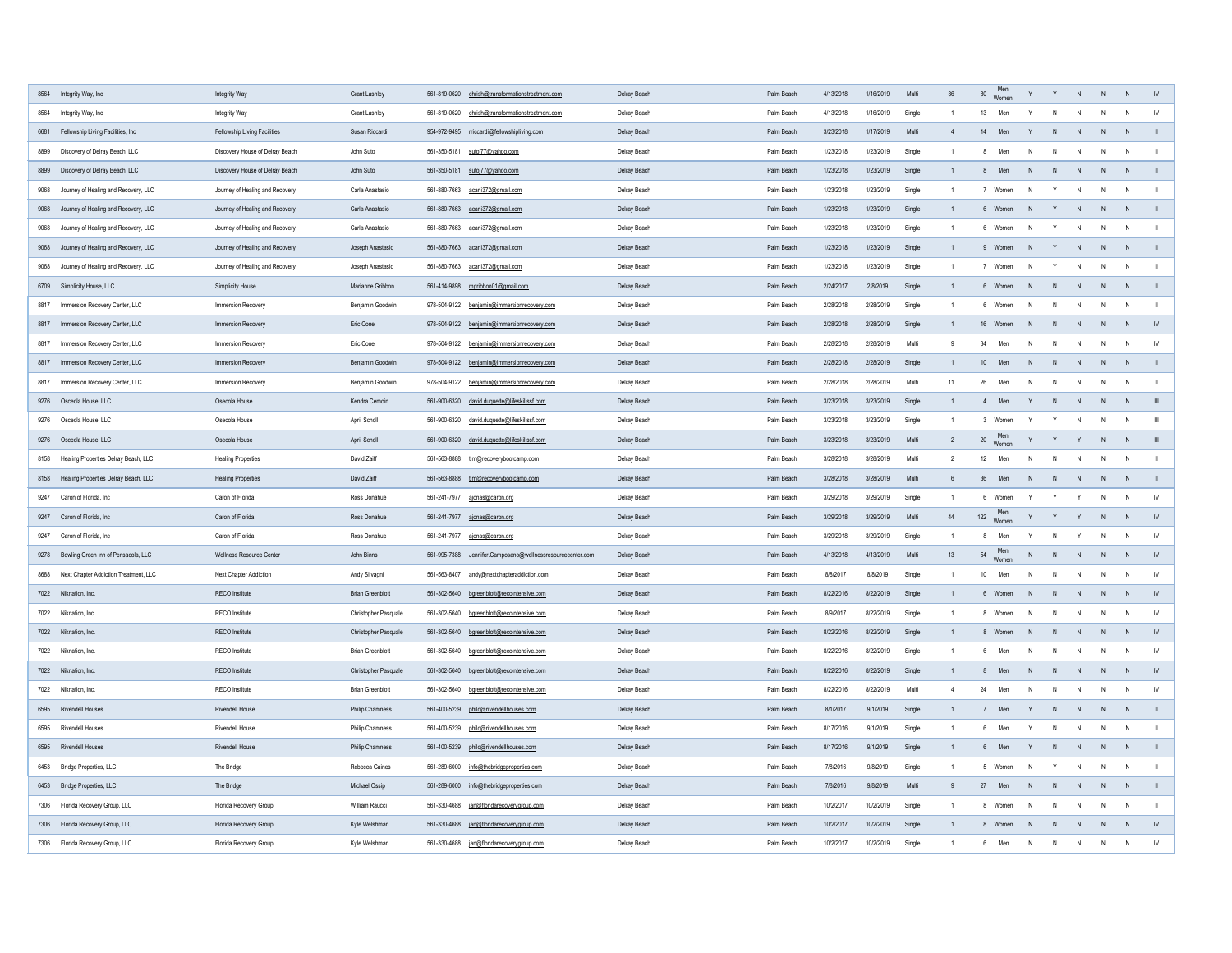| 7306 Florida Recovery Group, LLC                     | Florida Recovery Group                  | Kyle Welshman         | 561-330-4688 jan@floridarecoverygroup.com              | Delray Beach    | Palm Beach     | 10/2/2017  | 10/2/2019  | Multi  |    | 16<br>Men           |                     |    | N            |                |                |
|------------------------------------------------------|-----------------------------------------|-----------------------|--------------------------------------------------------|-----------------|----------------|------------|------------|--------|----|---------------------|---------------------|----|--------------|----------------|----------------|
| 7306 Florida Recovery Group, LLC                     | Florida Recovery Group                  | William Raucci        | jan@floridarecoverygroup.com<br>561-330-4688           | Delray Beach    | Palm Beach     | 10/2/2017  | 10/2/2019  | Single |    | Men                 | N.                  |    | -N           | - N            |                |
| 6315 Hartman Group Properties, LLC                   | The Hartman House                       | James Hartman         | 561-502-6868 jhartman@thehartmanhouse.com              | Delray Beach    | Palm Beach     | 7/6/2016   | 10/13/2019 | Single |    | Men<br>6            |                     |    | N            | - N            |                |
| 6315 Hartman Group Properties, LLC                   | The Hartman House                       | James Hartman         | 561-502-6868<br>jhartman@thehartmanhouse.com           | Delray Beach    | Palm Beach     | 7/6/2016   | 10/13/2019 | Single |    | Men                 |                     |    | <sup>N</sup> | - N            | - 111          |
| 6315 Hartman Group Properties, LLC                   | The Hartman House                       | James Hartman         | jhartman@thehartmanhouse.com<br>561-502-6868           | Delray Beach    | Palm Beach     | 7/6/2016   | 10/13/2019 | Single |    | 13<br>Men           |                     |    | -N           | - N            |                |
| 6315 Hartman Group Properties, LLC                   | The Hartman House                       | Sharon Burns-Carter   | 561-502-6868<br>jhartman@thehartmanhouse.com           | Delray Beach    | Palm Beach     | 7/6/2016   | 10/13/2019 | Single |    | Men                 | $\mathsf{V}$<br>- N |    | N            | N              | - III          |
| 6315 Hartman Group Properties, LLC                   | The Hartman House                       | Sharon Burns-Carter   | jhartman@thehartmanhouse.com<br>561-502-6868           | Delray Beach    | Palm Beach     | 7/6/2016   | 10/13/2019 | Single |    | Men                 |                     |    | -N           | - N            |                |
| 7312 Advanced Behavioral Medicine, LLC               | Next Step Village                       | <b>Edward Nielson</b> | 754-300-3120 tnielsen71@yahoo.com                      | Eustis          | Lake           | 8/9/2016   | 4/15/2019  | Single |    | 12 Women            |                     |    | N            | N              |                |
| 7312 Advanced Behavioral Medicine, LLC               | Next Step Village                       | <b>Edward Nielson</b> | 754-300-3120 tnielsen71@yahoo.com                      | Eustis          | Lake           | 8/9/2016   | 4/15/2019  | Single |    | 13<br>Men           | -N                  |    | N            | - N            | - 111          |
| Interventions Recovery Treatment Center, LLC<br>9297 | Interventions Recovery Treatment Center | Paul Sohr             | 754-227-8937<br>paul@primarypurpose.us                 | Fort Lauderdale | <b>Broward</b> | 7/3/2018   | 11/12/2018 | Multi  |    | 28<br>Men           |                     |    | N            | $\overline{N}$ |                |
| 9297<br>Interventions Recovery Treatment Center, LLC | Interventions Recovery Treatment Center | Paul Sohr             | 754-227-8937<br>paul@primarypurpose.us                 | Fort Lauderdale | <b>Broward</b> | 7/3/2018   | 11/12/2018 | Single |    | Women               |                     |    | $\mathsf{N}$ |                |                |
| Interventions Recovery Treatment Center, LLC<br>9297 | Interventions Recovery Treatment Center | Paul Sohr             | 754-227-8937<br>paul@primarypurpose.us                 | Fort Lauderdale | <b>Broward</b> | 7/3/2018   | 11/12/2018 | Multi  |    | Women               | N<br>- N            |    | N            | N              |                |
| 8073 James Club Recovery, Inc                        | James Club Recovery                     | Ray Rapaglia          | 954-380-1492<br>help@jamesclubrecovery.com             | Fort Lauderdale | <b>Broward</b> | 6/16/2017  | 11/12/2018 | Multi  |    | 25<br>Men           |                     |    | $\mathsf{N}$ |                |                |
| 8659 Primary Purpose, LLC                            | <b>Primary Purpose</b>                  | <b>Andrew Michie</b>  | 954-815-4967<br>paul@primarypurpose.us                 | Fort Lauderdale | <b>Broward</b> | 11/7/2017  | 1/12/2018  | Multi  | 14 | 56<br>Men           |                     |    |              |                |                |
| 6930 Safe Haven PB, Inc.                             | Sober Living by Tiffany                 | Jacob Hillman         | Tiffany.soberlivingbytiffany@gmail.com<br>973-735-3783 | Fort Lauderdale | <b>Broward</b> | 10/12/2016 | 11/13/2018 | Single |    | Women<br>11         |                     |    | N            |                |                |
| 6930 Safe Haven PB, Inc.                             | Sober Living by Tiffany                 | Samantha Garabed      | 973-735-3783<br>Tiffany.soberlivingbytiffany@gmail.com | Fort Lauderdale | <b>Broward</b> | 10/12/2016 | 11/13/2018 | Multi  |    | 13 Women            | N                   |    | N            | - Y            |                |
| 6681 Fellowship Living Facilities, Inc               | <b>Fellowship Living Facilities</b>     | Susan Riccardi        | 954-972-9495 rriccardi@fellowshipliving.com            | Fort Lauderdale | <b>Broward</b> | 6/30/2016  | 1/17/2019  | Multi  |    | 34<br>Women         |                     |    | $\mathsf{N}$ |                |                |
| 6864 Project SOAR, LLC                               | Project SOAR                            | Brenda Aulbach        | 954-900-9980<br>info@projectsoar.us                    | Fort Lauderdale | <b>Broward</b> | 6/28/2016  | 2/8/2019   | Single |    | Men                 | N.                  |    | $\mathsf{N}$ | N              |                |
| 6864 Project SOAR, LLC                               | Project SOAR                            | Brenda Aulbach        | 954-900-9980 info@projectsoar.us                       | Fort Lauderdale | <b>Broward</b> | 6/28/2016  | 2/8/2019   | Single |    | Men<br>11           | N,                  |    | $\mathsf{N}$ |                |                |
| 6864 Project SOAR, LLC                               | Project SOAR                            | Michael Aulbach       | 954-900-9980 info@projectsoar.us                       | Fort Lauderdale | <b>Broward</b> | 6/28/2016  | 2/8/2019   | Single |    | Men                 | N.                  |    | N.           | - N            |                |
| 6864 Project SOAR, LLC                               | Project SOAR                            | Michael Aulbach       | 954-900-9980 info@projectsoar.us                       | Fort Lauderdale | <b>Broward</b> | 6/28/2016  | 2/8/2019   | Single |    | Men                 | N                   |    | $\mathsf{N}$ |                |                |
| 6864 Project SOAR, LLC                               | Project SOAR                            | Michael Aulbach       | 954-900-9980<br>info@projectsoar.us                    | Fort Lauderdale | <b>Broward</b> | 6/28/2016  | 2/8/2019   | Single |    | Men                 | N                   |    | N            | N              |                |
| 6864 Project SOAR, LLC                               | Project SOAR                            | <b>Todd Morongell</b> | 954-900-9980 info@projectsoar.us                       | Fort Lauderdale | <b>Broward</b> | 6/28/2016  | 2/8/2019   | Single |    | Men                 | N,                  |    | $\mathsf{N}$ | N              |                |
| 6864 Project SOAR, LLC                               | Project SOAR                            | <b>Todd Morongell</b> | 954-900-9980 info@projectsoar.us                       | Fort Lauderdale | <b>Broward</b> | 6/28/2016  | 2/8/2019   | Single |    | Men                 | N                   |    | N            | N              |                |
| 6864 Project SOAR, LLC                               | Project SOAR                            | <b>Todd Morongell</b> | 954-900-9980<br>info@projectsoar.us                    | Fort Lauderdale | <b>Broward</b> | 6/28/2016  | 2/8/2019   | Multi  |    | Men<br>14           | N                   |    | $\mathsf{N}$ | - N            |                |
| 9073 Recovery in Tune, LLC                           | Recovery in Tune                        | <b>Bryan Cottrell</b> | 954-744-3696 bcottrell@recoveryintune.com              | Fort Lauderdale | <b>Broward</b> | 3/29/2018  | 3/29/2019  | Single |    | Women               | N.                  |    | $\mathsf{N}$ | N              | $\mathbf{  }$  |
| 9073 Recovery in Tune, LLC                           | Recovery in Tune                        | Mark Brown            | 954-744-3696 bcottrell@recoveryintune.com              | Fort Lauderdale | <b>Broward</b> | 3/29/2018  | 3/29/2019  | Multi  |    | Men,<br>Women<br>24 | N.                  |    | N            | N              | - 111          |
| 9073 Recovery in Tune, LLC                           | Recovery in Tune                        | Mark Brown            | 954-744-3696<br>bcottrell@recoveryintune.com           | Fort Lauderdale | Broward        | 3/29/2018  | 3/29/2019  | Multi  |    | Men,<br>56<br>Women | N                   |    | N            | N              | - III          |
| 9073 Recovery in Tune, LLC                           | Recovery in Tune                        | <b>Bryan Cottrell</b> | 954-744-3696 bcottrell@recoveryintune.com              | Fort Lauderdale | <b>Broward</b> | 3/29/2018  | 3/29/2019  | Single |    | Men                 | N                   |    | N            |                |                |
| 9073 Recovery in Tune, LLC                           | Recovery in Tune                        | <b>Bryan Cottrell</b> | 954-744-3696 bcottrell@recoveryintune.com              | Fort Lauderdale | <b>Broward</b> | 3/29/2018  | 3/29/2019  | Single |    | Men                 | N                   |    | N            | N              | $\mathbf{III}$ |
| 8475 DELPHI BEHAVIORAL HEALTH GROUP, LLC             | Onward Sober Living                     | Stacy Zupan           | 844-899-5777 szupan@delphihealthgroup.com              | Fort Lauderdale | <b>Broward</b> | 4/11/2018  | 4/11/2019  | Multi  | 17 | Men,<br>42<br>Women |                     |    | N            | N              | $\mathsf{IV}$  |
| 6178 Liberty House, Inc                              | <b>Liberty House</b>                    | Lisa Sax              | 954-523-1167<br>harleysangel113@aol.com                | Fort Lauderdale | <b>Broward</b> | 4/18/2017  | 4/18/2019  | Multi  |    | 10<br>Women         | N.                  |    | N.           |                |                |
| 6178 Liberty House, Inc                              | <b>Liberty House</b>                    | Lisa Sax              | 954-523-1167 harleysangel113@aol.com                   | Fort Lauderdale | <b>Broward</b> | 4/18/2017  | 4/18/2019  | Multi  |    | 12<br>Women         |                     |    | N            | N              |                |
| 6178 Liberty House, Inc                              | <b>Liberty House</b>                    | Lisa Sax              | 954-523-1167 harleysangel113@aol.com                   | Fort Lauderdale | <b>Broward</b> | 4/18/2017  | 4/18/2019  | Multi  |    | Men<br>21           | N.                  |    | N            | - N            |                |
| 8475 DELPHI BEHAVIORAL HEALTH GROUP, LLC             | Defining Moment Recovery Community LLC  | Stacy Zupan           | szupan@delphihealthgroup.com<br>954-850-8121           | Fort Lauderdale | <b>Broward</b> | 5/24/2018  | 5/24/2019  | Multi  | 16 | Men,<br>16<br>Women | N<br>N              | N. | N            | N              |                |
| 8073 James Club Recovery, Inc                        | James Club Recovery                     | Ray Rapaglia          | 954-380-1492 help@jamesclubrecovery.com                | Fort Lauderdale | <b>Broward</b> | 6/16/2017  | 6/16/2019  | Single |    | 12<br>Men           | N.                  |    | $\mathsf{N}$ |                |                |
| 8073 James Club Recovery, Inc                        | James Club Recovery                     | Ray Rapaglia          | 954-380-1492 help@jamesclubrecovery.com                | Fort Lauderdale | <b>Broward</b> | 6/16/2017  | 6/16/2019  | Single |    | Men<br>14           | N                   |    | N            |                |                |
| 8073 James Club Recovery, Inc                        | James Club Recovery                     | Tracey Rapaglia       | 954-380-1492 help@jamesclubrecovery.com                | Fort Lauderdale | <b>Broward</b> | 6/16/2017  | 6/16/2019  | Multi  |    | Men<br>12           | N                   |    | N            | $\overline{N}$ |                |
| 8073 James Club Recovery, Inc                        | James Club Recovery                     | Tracey Rapaglia       | 954-380-1492 help@jamesclubrecovery.com                | Fort Lauderdale | <b>Broward</b> | 6/16/2017  | 6/16/2019  | Multi  |    | Men<br>18           | N                   |    | $\mathsf{N}$ | - N            |                |
| 8073 James Club Recovery, Inc                        | James Club Recovery                     | Tracey Rapaglia       | 954-380-1492 help@jamesclubrecovery.com                | Fort Lauderdale | <b>Broward</b> | 6/16/2017  | 6/16/2019  | Multi  |    | 18<br>Men           | N                   |    | N            | N              |                |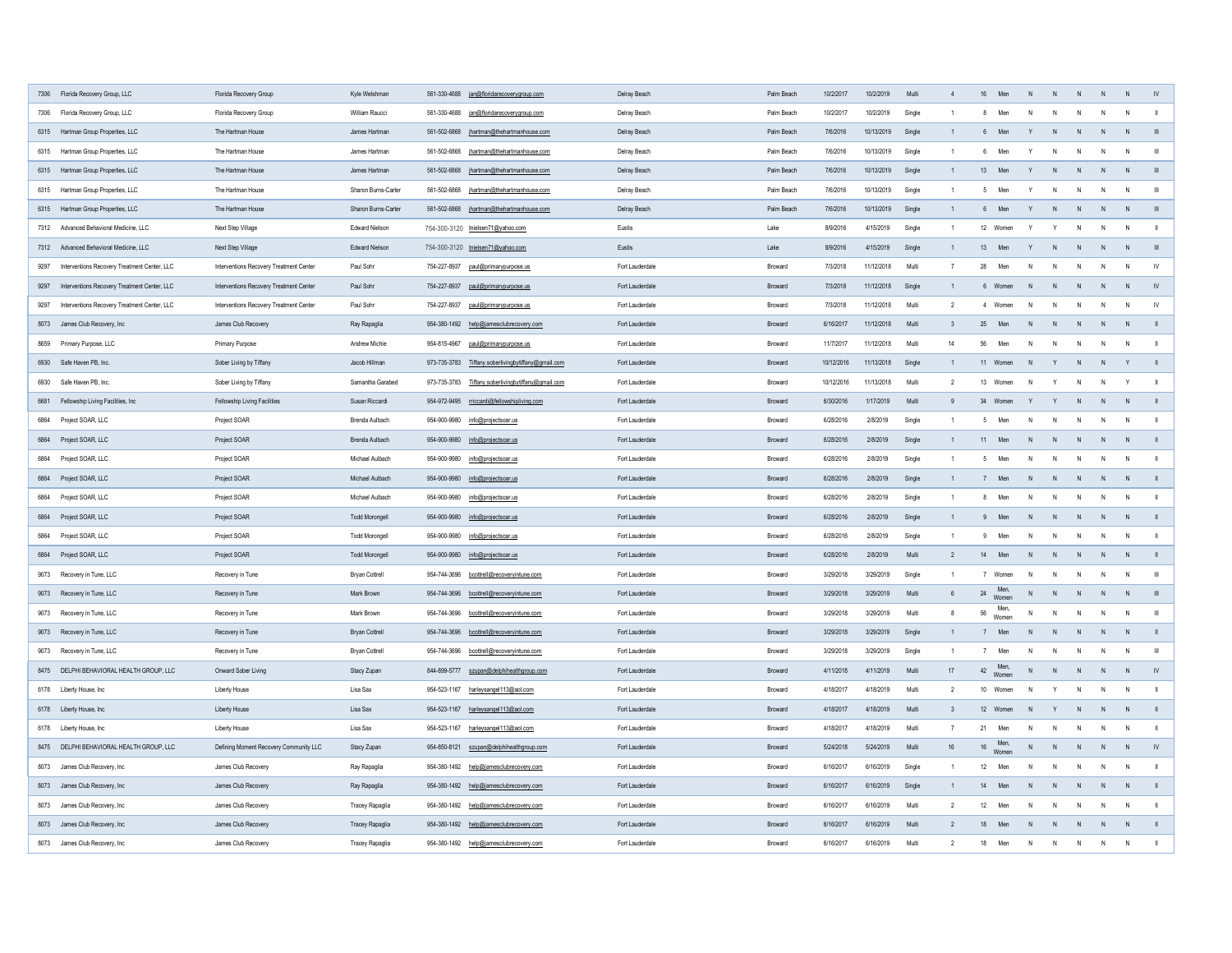| 6233 Map to Health, LLC                     | Recovery Unplugged              | Rachel Utano            | 954-368-0888<br>rachelu@recoveryunplugged.com      | Fort Lauderdale | <b>Broward</b> | 8/22/2017  | 7/5/2019   | Multi  |    | Men,<br>Women<br>26 |              |                | N            |              |               |
|---------------------------------------------|---------------------------------|-------------------------|----------------------------------------------------|-----------------|----------------|------------|------------|--------|----|---------------------|--------------|----------------|--------------|--------------|---------------|
| 6233 Map to Health, LLC                     | Recovery Unplugged              | Rachel Utano            | 954-368-0888<br>rachelu@recoveryunplugged.com      | Fort Lauderdale | <b>Broward</b> | 6/5/2018   | 7/5/2019   | Multi  |    | Men,<br>14<br>Women |              |                | N            | N            |               |
| 6233 Map to Health, LLC                     | Recovery Unplugged              | Rachel Utano            | 954-368-0888<br>rachelu@recoveryunplugged.com      | Fort Lauderdale | <b>Broward</b> | 6/5/2018   | 7/5/2019   | Multi  |    | 16<br>Men           |              |                | N            |              |               |
| 6233 Map to Health, LLC                     | Recovery Unplugged              | Patrick Saverino        | 954-368-0888<br>rachelu@recoveryunplugged.com      | Fort Lauderdale | <b>Broward</b> | 12/27/2016 | 7/5/2019   | Multi  | 10 | 28<br>Men           | N.           |                | N.           | N            |               |
| 8994 The Lighthouse Crew, Inc.              | The Lighthouse Crew             | Angela Eschbach         | 954-522-5003 jim@thelighthousecrew.com             | Fort Lauderdale | <b>Broward</b> | 7/30/2018  | 7/30/2019  | Single |    | Men<br>6            | N.           |                | N            |              |               |
| 8994 The Lighthouse Crew, Inc.              | The Lighthouse Crew             | Angela Eschbach         | 954-522-5003<br>jim@thelighthousecrew.com          | Fort Lauderdale | <b>Broward</b> | 7/30/2018  | 7/30/2019  | Single |    | Men                 | N.           |                | $\mathsf{N}$ | N            |               |
| 8994 The Lighthouse Crew, Inc.              | The Lighthouse Crew             | <b>Kurt Raatz</b>       | 954-522-5003<br>jim@thelighthousecrew.com          | Fort Lauderdale | <b>Broward</b> | 7/30/2018  | 7/30/2019  | Single |    | Men                 | N.           |                | $\mathsf{N}$ | N            |               |
| 8994 The Lighthouse Crew, Inc.              | The Lighthouse Crew             | Kurt Raatz              | 954-522-5003 jim@thelighthousecrew.com             | Fort Lauderdale | <b>Broward</b> | 7/30/2018  | 7/30/2019  | Single |    | Men<br>$5^{\circ}$  | N            | - N            | N            | N            |               |
| 8994 The Lighthouse Crew, Inc.              | The Lighthouse Crew             | <b>Kurt Raatz</b>       | jim@thelighthousecrew.com<br>954-522-5003          | Fort Lauderdale | <b>Broward</b> | 7/30/2018  | 7/30/2019  | Multi  |    | 16<br>Men           | N            |                | N            | N            |               |
| 8586 SWFLA ASSOCIATES, LLC                  | Recovery Life Homes             | James Serico            | 954-804-6108 jlopez@wstreatment.com                | Fort Myers      | Lee            | 11/1/2018  | 12/16/2018 | Multi  |    | Men<br>32           | N.           |                | N            | N            | $\mathsf{IV}$ |
| 8832 SalusCare, Inc                         | SalusCare Place                 | <b>Rosemary Bosvert</b> | 239-275-3222 rboisvert@saluscareflorida.org        | Fort Myers      | Lee            | 3/5/2018   | 3/5/2019   | Single |    | Men,<br>Women       |              | N              | N            |              |               |
| 8832 SalusCare, Inc                         | SalusCare Place                 | <b>Rosemary Bosvert</b> | 239-275-3222 rboisvert@saluscareflorida.org        | Fort Myers      | Lee            | 3/5/2018   | 3/5/2019   | Single |    | Men,<br>10<br>Women |              |                | N            | N            |               |
| 8832 SalusCare, Inc                         | SalusCare Place                 | <b>Rosemary Bosvert</b> | 239-275-3222 rboisvert@saluscareflorida.org        | Fort Myers      | Lee            | 3/5/2018   | 3/5/2019   | Single |    | Men,<br>Women<br>10 |              | N <sub>1</sub> | N            | N            |               |
| 9052 Pearl Residence, LLC                   | Pearl Residence                 | Ryan Quigley            | 732-569-1231<br>pearlresidence@gmail.com           | Fort Myers      | Lee            | 3/8/2018   | 3/8/2019   | Single |    | Men                 | Y            | $\overline{N}$ | N            | N            |               |
| 6189 NEXTEP, Inc                            | The Nextep                      | Craig Allen             | 239-362-0144 rraab@thenextep.org                   | Ft. Myers       | Lee            | 6/1/2017   | 11/12/2018 | Single |    | Women               |              |                | N            |              |               |
| 6189 NEXTEP, Inc                            | The Nextep                      | Joseph Gagliardo        | 239-362-0144 rraab@thenextep.org                   | Ft. Myers       | Lee            | 6/1/2017   | 11/12/2018 | Single |    | 10<br>Women         |              |                | <sup>N</sup> |              |               |
| 6189 NEXTEP, Inc                            | The Nextep                      | Joseph Gagliardo        | 239-362-0144 rraab@thenextep.org                   | Ft. Myers       | Lee            | 6/30/2016  | 11/12/2018 | Single |    | 10<br>Women         |              |                | N            |              |               |
| 6189 NEXTEP, Inc                            | The Nextep                      | Leroy Lacy              | 239-362-0144 rraab@thenextep.org                   | Ft. Myers       | Lee            | 6/1/2017   | 11/12/2018 | Single |    | 10 Women            |              |                | N            | N            | $\mathbb{H}$  |
| 6189 NEXTEP, Inc                            | The Nextep                      | Craig Allen             | 239-362-0144 rraab@thenextep.org                   | Ft. Myers       | Lee            | 6/30/2016  | 11/12/2018 | Single |    | Men                 |              |                | N            |              |               |
| 6189 NEXTEP, Inc                            | The Nextep                      | Craig Allen             | 239-362-0144 rraab@thenextep.org                   | Ft. Myers       | Lee            | 6/30/2016  | 11/12/2018 | Single |    | Men                 |              |                | N            | N            | - III         |
| 6189 NEXTEP, Inc                            | The Nextep                      | Joseph Gagliardo        | 239-362-0144 rraab@thenextep.org                   | Ft. Myers       | Lee            | 6/30/2016  | 11/12/2018 | Single |    | Men<br>୪            |              |                | N            |              |               |
| 8789 Calusa Recovery, LLC                   | Calusa Recovery                 | <b>Wilbur Smith</b>     | 239-738-5573 wilbur@calusarecovery.com             | Ft. Myers       | Lee            | 4/20/2018  | 12/16/2018 | Multi  |    | Men<br>11           | N.           |                | N.           | N.           |               |
| 8789 Calusa Recovery, LLC                   | Calusa Recovery                 | <b>Wilbur Smith</b>     | 239-738-5573 wilbur@calusarecovery.com             | Ft. Myers       | Lee            | 11/17/2017 | 12/16/2018 | Multi  |    | Men<br>6            | N            | N.             | N            | N            |               |
| 8509 KIMBERLY REGENESIS, LLC                | The Kimberly Center             | Thomas Mouracade        | 239-313-0296 mmmouracade@gmail.com                 | Ft. Myers       | Lee            | 7/28/2017  | 12/16/2018 | Single |    | Men<br>14           |              |                | N            | N            | $\mathsf{IV}$ |
| 7999 The Surrender House, LLC               | The Surrender House             | Kari-Anne Spiller       | 239-333-8079 surrenderhouserecoveryhomes@gmail.com | Ft. Myers       | Lee            | 6/23/2017  | 6/23/2019  | Multi  |    | Men,<br>16 Women    | N            | N<br>N         | N            | N            |               |
| 7257 New Perspectives Healthy Living, LLC   | New Perspectives Healthy Living | Jack Chappell           | 352-347-6272 jack@perspectives2.com                | Gainesville     | Alachua        | 8/7/2017   | 11/12/2018 | Single |    | Women               |              |                | N            | N            |               |
| 7257 New Perspectives Healthy Living, LLC   | New Perspectives Healthy Living | Jack Chappell           | 352-347-6272 jack@perspectives2.com                | Gainesville     | Alachua        | 8/4/2016   | 11/12/2018 | Single |    | Men                 | Y            |                | $\mathsf{N}$ | - N          |               |
| 7000 Danny D's, Inc                         | Danny D's                       | Danny Donahue           | 305-725-8433<br>dannydshouse@gmail.com             | Hallandale      | Miami-Dade     | 3/24/2017  | 3/24/2019  | Multi  |    | Men<br>12           | $\mathsf{N}$ |                | N            | $\mathsf{N}$ |               |
| JCs House Recovery In The Lord, LLC<br>8952 | Jcs Recovery House              | John Charos             | 954-589-2001 jcharos@aol.com                       | Hollywood       | <b>Broward</b> | 10/6/2017  | 12/22/2018 | Multi  |    | 40<br>Women         |              |                | $\mathsf{N}$ |              |               |
| 8952 JCs House Recovery In The Lord, LLC    | Jcs Recovery House              | John Charos             | 954-589-2001   jcharos@aol.com                     | Hollywood       | <b>Broward</b> | 10/6/2017  | 12/22/2018 | Multi  | 12 | Men<br>34           | N            |                | $\mathsf{N}$ | N            |               |
| 8952 JCs House Recovery In The Lord, LLC    | Jcs Recovery House              | John Charos             | 954-589-2001   jcharos@aol.com                     | Hollywood       | <b>Broward</b> | 10/6/2017  | 12/22/2018 | Multi  | 14 | 53<br>Men           | $\mathsf{N}$ |                | N            |              | II, IV        |
| 7318 KW Hopeful Housing, LLC                | KW Hopeful Housing              | Catherine Hamilton      | 305-879-7750 hamilton.e.catherine@gmail.com        | Hollywood       | <b>Broward</b> | 5/22/2017  | 5/22/2019  | Multi  |    | 13 Women            |              |                | N            | N            |               |
| 7318 KW Hopeful Housing, LLC                | <b>KW Hopeful Housing</b>       | Catherine Hamilton      | 305-879-7750 hamilton.e.catherine@gmail.com        | Hollywood       | <b>Broward</b> | 5/22/2017  | 5/22/2019  | Multi  |    | 15<br>Men           |              |                | $\mathsf{N}$ |              |               |
| 7322 City Houses, Inc                       | <b>City Houses</b>              | Angela Luna             | 904-866-0088 angie.cityhouses@yahoo.com            | Jacksonville    | Duval          | 8/15/2018  | 11/15/2018 | Single |    | 8 Women             | N            |                | N            |              |               |
| 7322 City Houses, Inc                       | <b>City Houses</b>              | Angela Luna             | 904-866-0088 angie.cityhouses@yahoo.com            | Jacksonville    | Duval          | 8/15/2018  | 11/15/2018 | Multi  |    | 18 Men,<br>Women    | N.           |                | N            |              |               |
| 7322 City Houses, Inc                       | <b>City Houses</b>              | Angela Luna             | 904-866-0088 angie.cityhouses@yahoo.com            | Jacksonville    | Duval          | 8/15/2018  | 11/15/2018 | Multi  |    | Men,<br>22<br>Women |              |                | N            | - N          |               |
| 7367 Jax Sober Living, Inc                  | Jax Sober Living                | Jane Skalski            | 904-300-6050 JKerr@Jaxsoberlivinghouse.com         | Jacksonville    | Duval          | 1/19/2018  | 1/19/2019  | Single |    | 12<br>Men           | $\mathsf{N}$ |                | N            |              |               |
| 7367 Jax Sober Living, Inc                  | Jax Sober Living                | Jane Skalski            | JKerr@Jaxsoberlivinghouse.com<br>904-300-6050      | Jacksonville    | Duval          | 1/19/2018  | 1/19/2019  | Single |    | 10<br>Men           | N.           |                | $\mathsf{N}$ | N            |               |
| 7367 Jax Sober Living, Inc                  | Jax Sober Living                | Rebekah Cotton          | 904-300-6050 JKerr@Jaxsoberlivinghouse.com         | Jacksonville    | Duval          | 1/19/2018  | 1/19/2019  | Single |    | Men                 | N            |                | $\mathsf{N}$ |              |               |
| 7367 Jax Sober Living, Inc                  | Jax Sober Living                | Rebekah Cotton          | 904-300-6050<br>JKerr@Jaxsoberlivinghouse.com      | Jacksonville    | Duval          | 1/19/2018  | 1/19/2019  | Single |    | Men                 | N            | N              | N            | N            |               |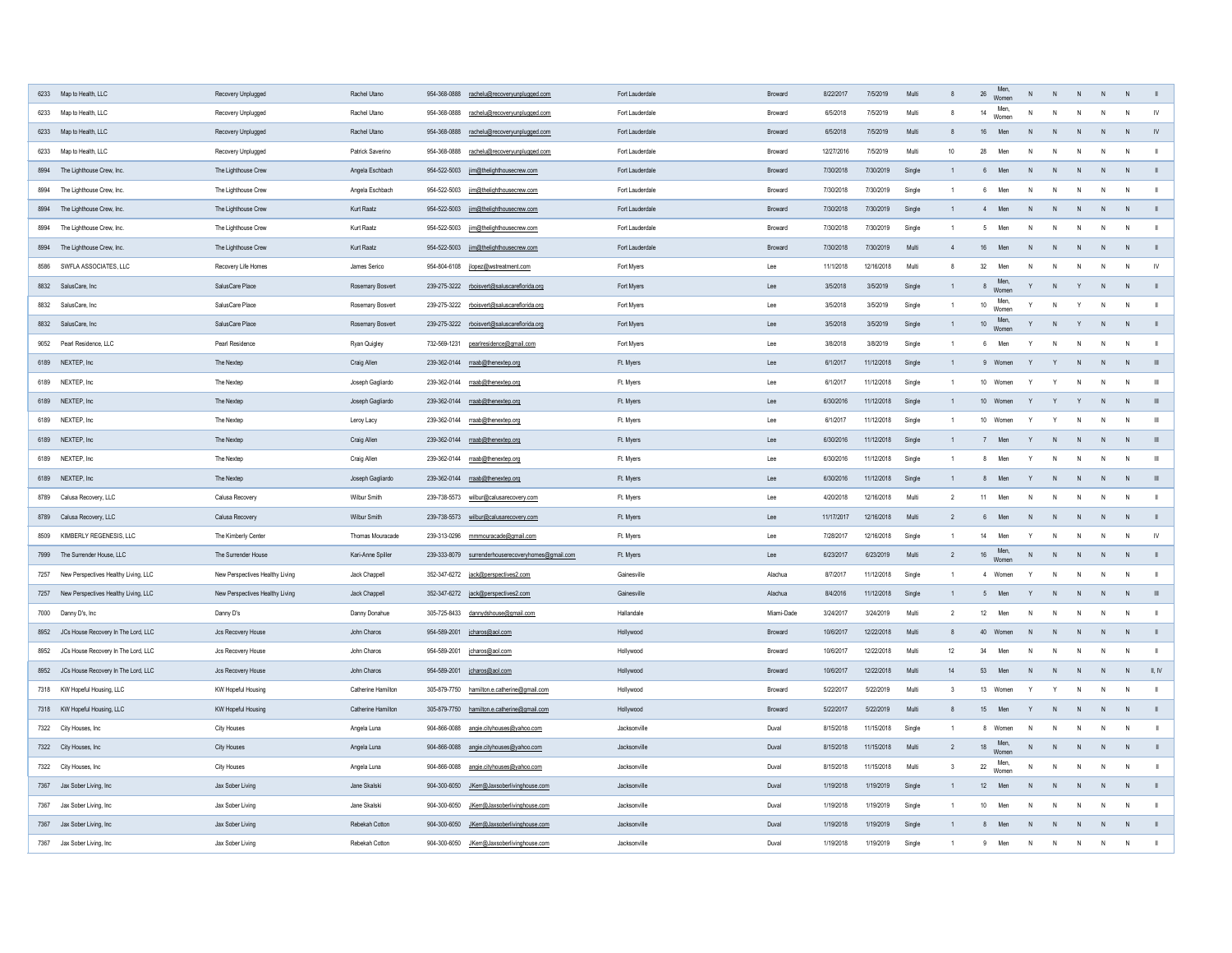|      | 7367 Jax Sober Living, Inc                    | Jax Sober Living                    | Rebekah Cotton         | 904-300-6050<br>JKerr@Jaxsoberlivinghouse.com       | Jacksonville          | Duval          | 1/19/2018  | 1/19/2019  | Single |                 | 14 Women<br>Men,         | -N           |                | -N                  |    |           |
|------|-----------------------------------------------|-------------------------------------|------------------------|-----------------------------------------------------|-----------------------|----------------|------------|------------|--------|-----------------|--------------------------|--------------|----------------|---------------------|----|-----------|
| 9269 | Lake View Health Systems LLC                  | The Villages                        | Joseph Hansel          | 954-489-2588<br>agoodstat@lakeviewhealth.com        | Jacksonville          | Duval          | 6/22/2018  | 6/22/2019  | Multi  | 22              | 88<br>Women<br>Men,      |              | $\mathsf{N}$   | N                   | N  | <b>IV</b> |
| 9269 | Stepping Stones Center for Recovery LLC       | The Villages                        | Joseph Hansel          | 954-489-2588 agoodstat@lakeviewhealth.com           | Jacksonville          | Duval          | 6/22/2018  | 6/22/2019  | Multi  |                 | 20<br>Women              |              | N              | N                   | N  | - IV      |
|      | 7050 Genesis Houses, LLC                      | Genesis Houses                      | Marcee Scott           | 772-934-6580<br>MScott@essentialsrecovery.com       | Jensen Beach          | Martin         | 9/24/2018  | 11/24/2018 | Single |                 | 10<br>Men                | N.           |                |                     | N. |           |
|      | 8496 Villa Tranquil, LLC                      | Villa Tranquil                      | Replaced by 11/20/2018 | 561-294-0427<br>sarah@villatranquilrecovery.com     | Jupiter Farms         | Palm Beach     | 5/29/2018  | 5/29/2019  | Single |                 | 10 Women                 |              |                | $\mathsf{N}$<br>- N |    |           |
|      | 7527 The Transition House, Inc                | The Transition House                | Melissa Lucas          | 407-892-5700 tom@thetransitionhouse.org             | Kissimmee             | Osceola        | 2/12/2018  | 2/12/2019  | Multi  |                 | 10 <sup>1</sup><br>Women | N            | - N            | N                   | N  |           |
|      | 7527 The Transition House, Inc                | The Transition House                | Melissa Lucas          | 407-892-5700 tom@thetransitionhouse.org             | Kissimmee             | Osceola        | 2/12/2018  | 2/12/2019  | Single |                 | Men                      | N.           |                | N<br>- N            |    |           |
|      | 6444 K & R Holdings of Palm Beach, LLC        | <b>Foundation Sober Homes</b>       | Kerry Roesser          | 561-398-8336<br>sammysmom1202@aol.com               | Lake Park             | Palm Beach     | 10/5/2015  | 11/12/2018 | Multi  |                 | 16<br>Men                | N            | - N            | N<br>N              |    |           |
| 6384 | Women of Dignity, Inc                         | <b>Dignity House</b>                | Jane Causey            | 561-371-9009 dignityhouse1@gmail.com                | Lake Park             | Palm Beach     | 8/3/2018   | 8/3/2019   | Single |                 | Women                    |              | -N             | N<br>N              |    |           |
| 6384 | Women of Dignity, Inc                         | <b>Dignity House</b>                | Melissa Torres         | 561-371-9009 dignityhouse1@gmail.com                | Lake Park             | Palm Beach     | 8/3/2018   | 8/3/2019   | Single |                 | Women                    | N.           |                | N.                  | N  |           |
| 6384 | Women of Dignity, Inc                         | <b>Dignity House</b>                | Melissa Torres         | 561-371-9009 dignityhouse1@gmail.com                | Lake Park             | Palm Beach     | 8/3/2018   | 8/3/2019   | Single |                 | 8 Women                  | N            | N.             | N<br>N              |    |           |
| 6384 | Women of Dignity, Inc                         | <b>Dignity House</b>                | Melissa Torres         | 561-371-9009 dignityhouse1@gmail.com                | Lake Park             | Palm Beach     | 8/3/2018   | 8/3/2019   | Single |                 | Women                    | N            | - N            | N                   | N  |           |
| 6384 | Women of Dignity, Inc                         | <b>Integrity House</b>              | Jane Causey            | 561-371-9009 dignityhouse1@gmail.com                | Lake Park             | Palm Beach     | 8/3/2018   | 8/3/2019   | Single |                 | Men<br>ŏ                 | $\mathsf{N}$ | N              | N                   | N  |           |
| 6384 | Women of Dignity, Inc                         | <b>Integrity House</b>              | Jane Causey            | 561-371-9009 dignityhouse1@gmail.com                | Lake Park             | Palm Beach     | 8/3/2018   | 8/3/2019   | Single |                 | Men                      | N            | N              | N                   | N  |           |
|      | 6444 K & R Holdings of Palm Beach, LLC        | <b>Foundation Sober Homes</b>       | Kerry Roesser          | 561-398-8336 sammysmom1202@aol.com                  | Lake Worth            | Palm Beach     | 10/5/2015  | 11/12/2018 | Multi  |                 | 16<br>Men                | <sup>N</sup> |                | - N<br>- N          |    |           |
|      | 7980 Center for Alcohol and Drug Studies, Inc | Herbertz Lake Worth, LLC            | Ariana Raub            | 561-906-0925 araub@bhpalmbeach.com                  | Lake Worth            | Palm Beach     | 9/4/2018   | 12/4/2018  | Multi  | 10 <sup>°</sup> | Men,<br>36<br>Women      |              |                | N<br>$\overline{N}$ |    |           |
| 7980 | Behavioral Health of the Palm Beaches, Inc    | Seaside of the Palm Beaches         | Alan Buchanan          | 561-906-0925 araub@bhpalmbeach.com                  | Lake Worth            | Palm Beach     | 9/5/2018   | 12/5/2018  | Multi  |                 | Men,<br>12<br>Women      |              | N              | N                   |    |           |
|      | 8564 Integrity Way, Inc                       | Integrity Way                       | <b>Grant Lashley</b>   | chrish@transformationstreatment.com<br>561-819-0620 | Lake Worth            | Palm Beach     | 1/16/2018  | 1/16/2019  | Multi  |                 | 33<br>Men                |              | N <sub>N</sub> | N                   | N  |           |
|      | 6082 BlueBird Residences, LLC                 | <b>BlueBird Residences</b>          | <b>Anthony Stewart</b> | 561-674-2356<br>anthony.stewart@paxcampus.com       | Lake Worth            | Palm Beach     | 1/8/2018   | 1/23/2019  | Single |                 | 18<br>Men                |              |                |                     |    |           |
| 6082 | <b>BlueBird Residences, LLC</b>               | <b>BlueBird Residences</b>          | <b>Anthony Stewart</b> | 561-674-2356<br>anthony.stewart@paxcampus.com       | Lake Worth            | Palm Beach     | 12/13/2016 | 1/23/2019  | Multi  | 13              | Men,<br>31<br>Women      |              |                | N                   | N  | - III     |
|      | 7240 Wellington Retreat, Inc                  | <b>WellTreat Residential</b>        | Sean Wilcox            | 561-296-5288 swilcox0425@gmail.com                  | Lake Worth            | Palm Beach     | 2/3/2017   | 1/30/2019  | Multi  | 18              | Men,<br>56<br>Women      |              |                | $\mathsf{Y}$        |    | III, IV   |
|      | 8197 Promises Housing, LLC                    | <b>Promises Housing</b>             | Gene Sullivan          | 305-896-3641<br>promiseshouses@gmail.com            | Lake Worth            | Palm Beach     | 3/20/2018  | 3/20/2019  | Multi  |                 | 16<br>Women              |              |                |                     | N  |           |
|      | 8197 Promises Housing, LLC                    | <b>Promises Housing</b>             | Gene Sullivan          | 305-896-3641<br>promiseshouses@gmail.com            | Lake Worth            | Palm Beach     | 3/20/2018  | 3/20/2019  | Multi  |                 | 18<br>Men                |              |                | $\mathsf{N}$        |    |           |
|      | 6649 Aloha House, LLC                         | Aloha House                         | Jessica Leavins        | 561-846-1929 jessicaleavins@ymail.com               | Lake Worth            | Palm Beach     | 7/6/2016   | 5/1/2019   | Single |                 | Men                      | N            |                | N                   | N  |           |
|      | 6246 Full Circle Recovery, LLC                | Full Circle Recovery                | Jennifer Napolitano    | 732-232-0032 jennifer@fullcirclefl.com              | Lake Worth            | Palm Beach     | 7/8/2016   | 6/1/2019   | Single |                 | Men                      |              |                | <sup>N</sup>        |    |           |
|      | 6246 Full Circle Recovery, LLC                | Full Circle Recovery                | Jennifer Napolitano    | 732-232-0032 jennifer@fullcirclefl.com              | Lake Worth            | Palm Beach     | 7/8/2016   | 6/1/2019   | Single |                 | 10 Women                 |              |                | $\mathsf{N}$<br>N   |    |           |
|      | 6246 Full Circle Recovery, LLC                | Full Circle Recovery                | Jennifer Napolitano    | 732-232-0032 jennifer@fullcirclefl.com              | Lake Worth            | Palm Beach     | 7/8/2016   | 6/1/2019   | Multi  |                 | 20 Women                 |              |                | $\mathsf{N}$<br>- N |    |           |
|      |                                               |                                     | Michael Foland         | 702-203-0471                                        | Lake Worth            | Palm Beach     | 9/16/2016  | 8/1/2019   | Multi  |                 | 13<br>Men                | N            | N              | N                   |    |           |
| 6980 | Sunshine Recovery Management, LLC             | <b>Sunshine Recovery Management</b> |                        | mikefoland@yahoo.com                                |                       |                |            |            |        |                 |                          |              |                |                     |    |           |
|      | 6571 Cameron Villas, LLC                      | <b>Cameron Villas</b>               | Nelson Colon           | 561-429-9389 nelsoncoloncv@gmail.com                | Lake Worth            | Palm Beach     | 10/31/2016 | 6/15/82019 | Multi  |                 | 10 <sup>°</sup><br>Men   |              |                |                     |    |           |
|      | 6571 Cameron Villas, LLC                      | <b>Cameron Villas</b>               | Nelson Colon           | 561-429-9389 nelsoncoloncv@gmail.com                | Lake Worth            | Palm Beach     | 10/31/2016 | 6/15/82019 | Multi  |                 | 23<br>Men                | $\mathsf{N}$ |                | N                   | N  |           |
|      | 5000 New Foundations, LLC                     | <b>New Foundations</b>              | Serra Michel-Johns     | 561-306-1779 serramj@aol.com                        | Lantana               | Palm Beach     | 11/1/2017  | 11/12/2018 | Single |                 | Men                      | N            | N <sub>1</sub> | N                   |    |           |
|      | 8049 Ocean Walk Recovery, Inc                 | Ocean Walk Recovery                 | David Mitchell         | 561-929-6900 davdmitchell@gmail.com                 | Lantana               | Palm Beach     | 3/13/2017  | 2/28/2019  | Multi  |                 | 17<br>Men                |              |                | <sup>N</sup>        | N  |           |
|      | 6720 A New Life Halfway House, Inc            | A New Life                          | Kimberly Jackson       | 561-502-0219 anewlifehalfwayhouse@aol.com           | Lantana               | Palm Beach     | 4/18/2017  | 4/26/2019  | Multi  |                 | 16 Women                 | N            |                | - N                 |    |           |
|      | 6703 The New Path Halfway House, Inc          | New Path                            | Juanita Hunt           |                                                     | Lantana               | Palm Beach     | 4/18/2017  | 4/26/2019  | Multi  |                 | 20 Women                 | N.           | - N            | N.                  | N  |           |
|      | 6792 Meridian Treatment Solutions, Inc        | <b>Meridian Treatment Solutions</b> | Daniel McGuire         | 954-368-5748 hbl@mtsius.com                         | Lauderdale By The Sea | <b>Broward</b> | 12/1/2017  | 12/1/2018  | Multi  |                 | Men,<br>Women            | N            | N              | N                   | N  |           |
|      | 7527 The Transition House, Inc                | The Transition House                | Jaymes Gonzales        | 407-892-5700 tom@thetransitionhouse.org             | Leesburg              | Osceola        | 2/12/2018  | 2/12/2019  | Multi  |                 | Men                      | N            |                | $\mathsf{N}$        | N  |           |
|      | 7312 Advanced Behavioral Medicine, LLC        | Next Step Village                   | <b>Edward Nielson</b>  | 754-300-3120 tnielsen71@yahoo.com                   | Maitland              | Lake           | 8/9/2016   | 4/15/2019  | Multi  | 36              | 70 Men,<br>Women         |              |                | N                   |    |           |
| 6681 | Fellowship Living Facilities, Inc             | <b>Fellowship Living Facilities</b> | Susan Riccardi         | 954-972-9495 rriccardi@fellowshipliving.com         | Margate               | <b>Broward</b> | 6/30/2016  | 1/17/2019  | Multi  | 34              | 187<br>Men               |              |                | N.                  | N  |           |
|      | 6869 The Glass House, Inc                     | The Glass House                     | Christi Adams          | 321-412-8223 cpalmnop@yahoo.com                     | Melbourne             | <b>Brevard</b> | 2/26/2018  | 4/14/2019  | Single |                 | 10 Women                 |              |                | N                   |    |           |
|      | 6869 The Glass House, Inc                     | The Glass House                     | <b>Richard Adams</b>   | 321-412-8223 cpalmnop@yahoo.com                     | Melbourne             | <b>Brevard</b> | 2/28/2017  | 4/14/2019  | Single |                 | 14 Women                 | Y            |                | - N                 |    |           |
|      |                                               |                                     |                        |                                                     |                       |                |            |            |        |                 |                          |              |                |                     |    |           |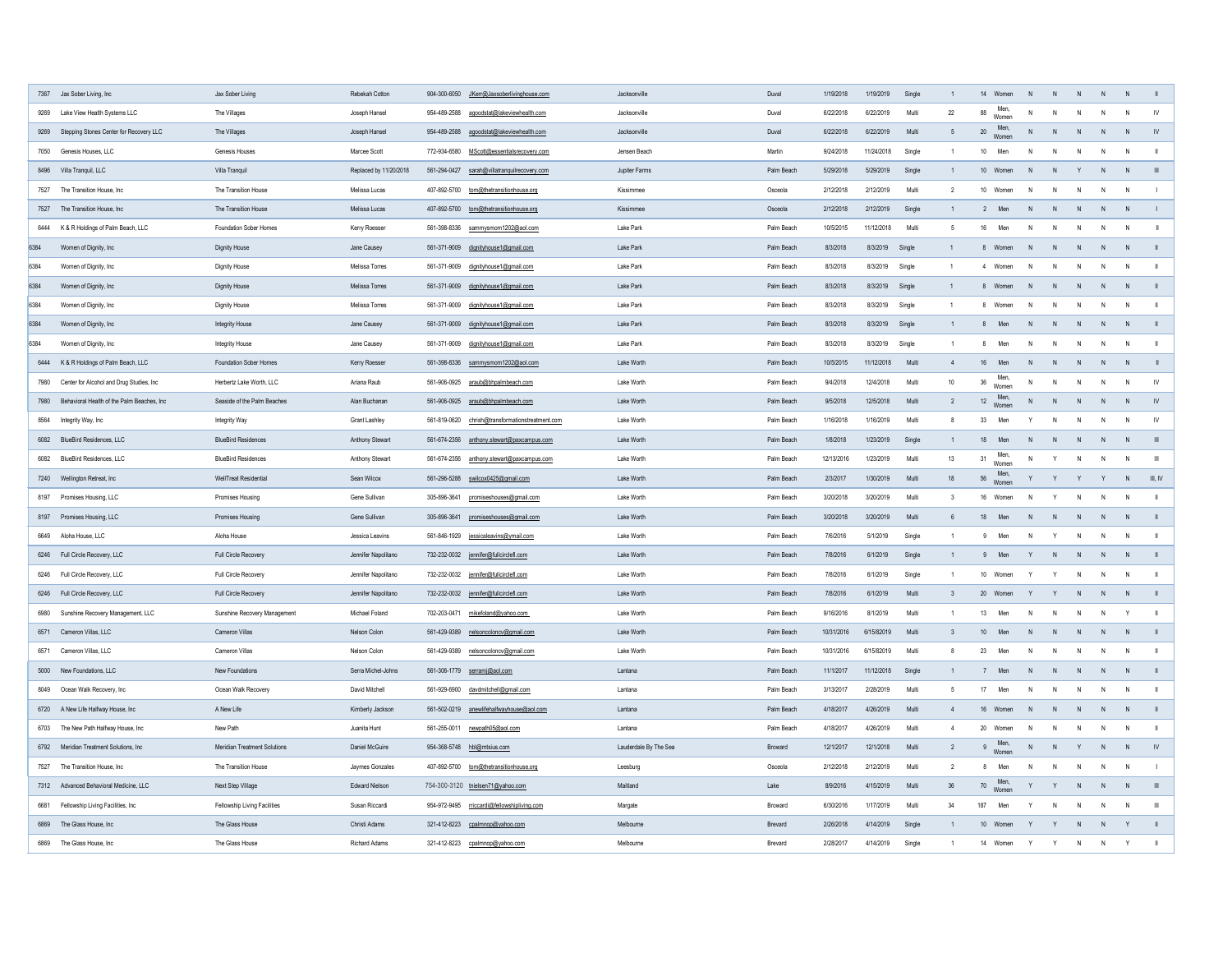|      | 6869 The Glass House, Inc                   | The Glass House                           | Christi Adams             |              | 321-412-8223 cpalmnop@yahoo.com             | Melbourne Beach    | <b>Brevard</b> | 2/28/2017  | 4/14/2019  | Single |                 | 12<br>Women         |              |              | $\mathsf{N}$ |                |                |
|------|---------------------------------------------|-------------------------------------------|---------------------------|--------------|---------------------------------------------|--------------------|----------------|------------|------------|--------|-----------------|---------------------|--------------|--------------|--------------|----------------|----------------|
| 6930 | Blue Skies Recovery, LLC                    | <b>Blue Waters Recovery</b>               | Christopher Hoffman       |              |                                             | Miami              | <b>Broward</b> | 3/10/2017  | 3/1/2019   | Multi  |                 | 13<br>Men           | N.           |              | N            |                |                |
|      | 7507 KLMS, LLC                              | Fresh Start Lodge                         | Barry Ladis               |              | 305-962-1362 barry.ladis@gmail.com          | Miami              | Miami-Dade     | 4/9/2018   | 11/12/2018 | Multi  |                 | 15<br>Men           |              |              | N            |                |                |
| 6930 | Safe Haven PB, Inc.                         | Sober Living by Tiffany                   | Patricia Spango           | 973-735-3783 | Tiffany.soberlivingbytiffany@gmail.com      | Miami              | Miami-Dade     | 10/12/2016 | 11/13/2018 | Single |                 | 13<br>Women         | N.           |              | N.           |                |                |
|      | 6930 Safe Haven PB, Inc.                    | Sober Living by Tiffany                   | Patricia Spango           | 973-735-3783 | Tiffany.soberlivingbytiffany@gmail.com      | Miami              | Miami-Dade     | 10/12/2016 | 1/13/2018  | Multi  |                 | 20<br>Women         |              |              | N            |                |                |
|      | 7383 Naples Recovery Network, LLC           | <b>Naples Recovery Network</b>            | Philip Huml               |              | 239-431-9095 philip@naplesrecovery.com      | Naples             | Collier        | 3/2/2018   | 12/16/2018 | Single |                 | Men                 | N            |              | N            | N              |                |
|      | 7383 Naples Recovery Network, LLC           | <b>Naples Recovery Network</b>            | <b>Philip Huml</b>        |              | 239-431-9095 philip@naplesrecovery.com      | Naples             | Collier        | 12/13/2016 | 12/16/2018 | Single |                 | Women               | N.           |              | N.           |                |                |
|      | 7383 Naples Recovery Network, LLC           | <b>Naples Recovery Network</b>            | <b>Philip Huml</b>        | 239-431-9095 | philip@naplesrecovery.com                   | Naples             | Collier        | 12/13/2016 | 12/16/2018 | Single |                 | Women               | N.           |              | $\mathsf{N}$ | N              |                |
|      | 8102 Ace Opportunities, Inc                 | Ace Opportunities                         | <b>Frank Seidl</b>        |              | 727-776-5336 fsaceopportunities@yahoo.com   | New Port Richey    | Pasco          | 3/27/2017  | 11/12/2018 | Multi  |                 | 22 Women            | N.           |              | N            |                |                |
|      | 6227 Associate Recovery Communities, LLC    | ARC                                       | Michael Kirk              |              | 727-754-5790    admin@arc12.org             | New Port Richey    | Pasco          | 1/10/2017  | 12/15/2018 | Single |                 | Men<br>9            | N            |              | N            | $\overline{N}$ | - 111          |
|      | 6227 Associate Recovery Communities, LLC    | ARC                                       | Michael Kirk              |              | 727-754-5790 admin@arc12.org                | New Port Richey    | Pasco          | 1/10/2017  | 12/15/2018 | Multi  |                 | Men<br>19           | N            |              | N            | - N            |                |
|      | 6227 Associate Recovery Communities, LLC    | ARC                                       | Michael Kirk              |              | 727-754-5790 admin@arc12.org                | New Port Richey    | Pasco          | 1/10/2017  | 12/15/2018 | Multi  |                 | 14<br>Women         | N            |              | N            | N              | $\mathbf{III}$ |
|      | 6185 KOALA HOUSE WEST, LLC                  | Koala House                               | Tom Matthews              |              | 727-430-8468 Mattamp@aol.com                | New Port Richey    | Pasco          | 5/1/2017   | 6/1/2019   | Single |                 | 12<br>Men           | N            | <sup>N</sup> | N            | N              |                |
|      | 7000 Danny D's, Inc                         | Danny D's                                 | Danny Donahue             | 305-725-8433 | dannydshouse@gmail.com                      | North Miami        | Miami-Dade     | 3/24/2017  | 3/24/2019  | Multi  |                 | 15<br>Men           | N.           |              | $\mathsf{N}$ | N              |                |
|      | 7318 KW Hopeful Housing, LLC                | <b>KW Hopeful Housing</b>                 | <b>Catherine Hamilton</b> |              | 305-879-7750 hamilton.e.catherine@gmail.com | North Miami        | Miami-Dade     | 5/22/2017  | 5/22/2019  | Multi  |                 | 12<br>Men           |              |              | N.           |                |                |
|      | 7000 Danny D's, Inc                         | Danny D's                                 | Danny Donahue             | 305-725-8433 | dannydshouse@gmail.com                      | North Miami Beach  | Miami-Dade     | 3/24/2017  | 3/24/2019  | Multi  |                 | 10<br>Men           | N            |              | N            | N              |                |
|      | 6646 Riverside Recovery, LLC                | Riverside Recovery                        | Kyle Knoth                |              | 561-855-6376 kyle@RiversideRecoveryFL.com   | North Palm Beach   | Palm Beach     | 11/7/2016  | 1/12/2019  | Multi  |                 | 22<br>Men           |              |              | $\mathsf{N}$ |                |                |
|      | 8344 Start Living Life, Inc                 | <b>Start Living</b>                       | Daniela Riccelli          |              | 561-543-1028 riccellidan@gmail.com          | North Palm Beach   | Palm Beach     | 3/23/2018  | 3/23/2019  | Single |                 | Women<br>8          |              |              | N            | - Y            |                |
|      | 8344 Start Living Life, Inc                 | <b>Start Living</b>                       | Daniela Riccelli          |              | 561-543-1028 riccellidan@gmail.com          | North Palm Beach   | Palm Beach     | 3/23/2018  | 3/23/2019  | Single |                 | Women               |              |              | N            |                |                |
|      | 8344 Start Living Life, Inc                 | <b>Start Living</b>                       | Yenisse Gonzalez          |              | 561-543-1028 riccellidan@gmail.com          | North Palm Beach   | Palm Beach     | 3/23/2018  | 3/23/2019  | Single |                 | Women               |              |              | N.           |                |                |
|      | 9274 Elan Recovery and Wellness of NPB, LLC | Elan Recovery                             | Horace Holloway           |              | 833-352-6791 barbara.brockmeier@elanrw.com  | North Palm Beach   | Palm Beach     | 7/6/2018   | 7/6/2019   | Multi  |                 | Men,<br>Women<br>44 | N            |              | N            |                |                |
| 7257 | New Perspectives Healthy Living, LLC        | New Perspectives Healthy Living           | Jack Chappell             |              | 352-347-6272 jack@perspectives2.com         | Ocala              | Marion         | 8/4/2016   | 11/12/2018 | Multi  |                 | Men                 |              |              | <sup>N</sup> |                |                |
|      | 7257 New Perspectives Healthy Living, LLC   | New Perspectives Healthy Living           | Brenda Kinman             |              | 352-347-6272 jack@perspectives2.com         | Ocala              | Marion         | 6/4/2018   | 11/12/2018 | Single |                 | Women               |              |              | $\mathsf{N}$ |                |                |
| 7257 | New Perspectives Healthy Living, LLC        | New Perspectives Healthy Living           | Brenda Kinman             |              | 352-347-6272 jack@perspectives2.com         | Ocala              | Marion         | 8/4/2016   | 11/12/2018 | Single |                 | Women               |              | - N          | N            | N              | - III          |
|      | 9165 Mind Body & Soul I, LLC                | Mind, Body, and Soul Recovery             | Eric Taylor               |              | 407-440-1425 lonny@mbsrecovery.com          | Orlando            | Orange         | 4/14/2018  | 4/14/2019  | Single |                 | Men                 | N            |              | $\mathsf{N}$ | N              |                |
|      | 9165 Mind Body & Soul I, LLC                | Mind, Body, and Soul Recovery             | Eric Taylor               |              | 407-440-1425 lonny@mbsrecovery.com          | Orlando            | Orange         | 4/14/2018  | 4/14/2019  | Single |                 | Men<br>8            | N            |              | N            | N              |                |
|      | 9165 Mind Body & Soul I, LLC                | Mind, Body, and Soul Recovery             | Eric Taylor               |              | 407-440-1425 lonny@mbsrecovery.com          | Orlando            | Orange         | 4/14/2018  | 4/14/2019  | Multi  |                 | Men<br>8            | N            | <sup>N</sup> | N            | N              |                |
|      | 6869 The Glass House, Inc                   | The Glass House                           | Christi Adams             | 321-412-8223 | cpalmnop@yahoo.com                          | Orlando            | Orange         | 2/28/2017  | 4/14/2019  | Single |                 | 12 Women            |              |              | <sup>N</sup> |                |                |
| 6869 | The Glass House, Inc                        | The Glass House                           | <b>Richard Adams</b>      |              | 321-412-8223 cpalmnop@yahoo.com             | Oviedo             | Seminole       | 2/28/2017  | 4/14/2019  | Single |                 | 10<br>Women         |              |              | $\mathsf{N}$ |                |                |
|      | 6517 Sunset House, Inc.                     | Sunset House                              | Michael Gordon            | 561-627-9701 | mgordon@sunsetrecovery.com                  | Palm Beach Gardens | Palm Beach     | 10/21/2016 | 1/12/2018  | Multi  | 10 <sup>°</sup> | 40<br>Men           |              |              | $\mathsf{N}$ | $\mathsf{N}$   |                |
|      | 6365 Edna's Sober House, LLC                | Edna's Sober House                        | Debra Strand              |              | 561-469-2959 ednassoberhouse@gmail.com      | Palm Beach Gardens | Palm Beach     | 1/12/2018  | 1/12/2019  | Single |                 | 16 Women            |              |              | N            | - N            |                |
|      | 8344 Start Living Life, Inc                 | <b>Start Living</b>                       | Daniela Riccelli          |              | 561-543-1028 riccellidan@gmail.com          | Palm Beach Gardens | Palm Beach     | 3/23/2018  | 3/23/2019  | Single |                 | Women<br>8          |              |              |              |                |                |
|      | 7074 The Good Life Treatment Center, LLC    | The Good Life Treatment / Safe Haven Apts | <b>Kelly Pitts</b>        | 561-667-3383 | patrick@thegoodlifetreatment.com            | Palm Beach Gardens | Palm Beach     | 7/5/2017   | 7/5/2019   | Single |                 | Women<br>8          |              |              | $\mathsf{N}$ |                |                |
|      | 7074 The Good Life Treatment Center, LLC    | The Good Life Treatment / Safe Haven Apts | Kelly Pitts               | 561-667-3383 | patrick@thegoodlifetreatment.com            | Palm Beach Gardens | Palm Beach     | 7/5/2017   | 7/5/2019   | Single |                 | Men                 | N            |              | $\mathsf{N}$ | Y              | IV             |
|      | 7215 Stick and Stay Houses, LLC             | Stick and Stay                            | Wesly Blomgren            |              | 954-559-2040 wesblomgren@yahoo.com          | Palm Springs       | Palm Beach     | 6/30/2017  | 11/12/2018 | Single |                 | Men<br>8            | N            |              | N            |                |                |
|      | 9303 Eclipse House, LLC                     | Eclipse House                             | Jay Jonas                 |              |                                             | Palm Springs       | Palm Beach     | 8/28/2018  | 12/1/2018  | Multi  |                 | 15 Women            | N            |              | N            | N              | <b>IV</b>      |
|      | 7173 Any Length Resources, LLC              | <b>ALR Cottages</b>                       | Robert Keeble             |              | 205-253-8871 javier.costa@alrsoberlife.com  | Pensacola          | Escambia       | 11/14/2016 | 2/25/2019  | Multi  | 10 <sup>°</sup> | 40<br>Men           | $\mathsf{N}$ |              | N            |                |                |
|      | 6556 Oceanside Housing, LLC                 | Oceanside Housing                         | Samantha Van Sant         |              | 954-532-9201 sam@simplepathrecovery.net     | Pompano Beach      | <b>Broward</b> | 3/21/2017  | 11/12/2018 | Multi  |                 | 10<br>Men           | N            |              | N            | $\overline{N}$ | III            |
|      | 6556 Oceanside Housing, LLC                 | Oceanside Housing                         | Samantha Van Sant         | 954-532-9201 | sam@simplepathrecovery.net                  | Pompano Beach      | <b>Broward</b> | 3/21/2017  | 11/12/2018 | Multi  |                 | Men<br>11           | N            |              | N            | - N            |                |
|      | 6556 Oceanside Housing, LLC                 | Oceanside Housing                         | Samantha Van Sant         | 954-532-9201 | sam@simplepathrecovery.net                  | Pompano Beach      | <b>Broward</b> | 3/21/2017  | 11/12/2018 | Multi  |                 | Men<br>19           | N            |              | N            | N              | - III          |
|      |                                             |                                           |                           |              |                                             |                    |                |            |            |        |                 |                     |              |              |              |                |                |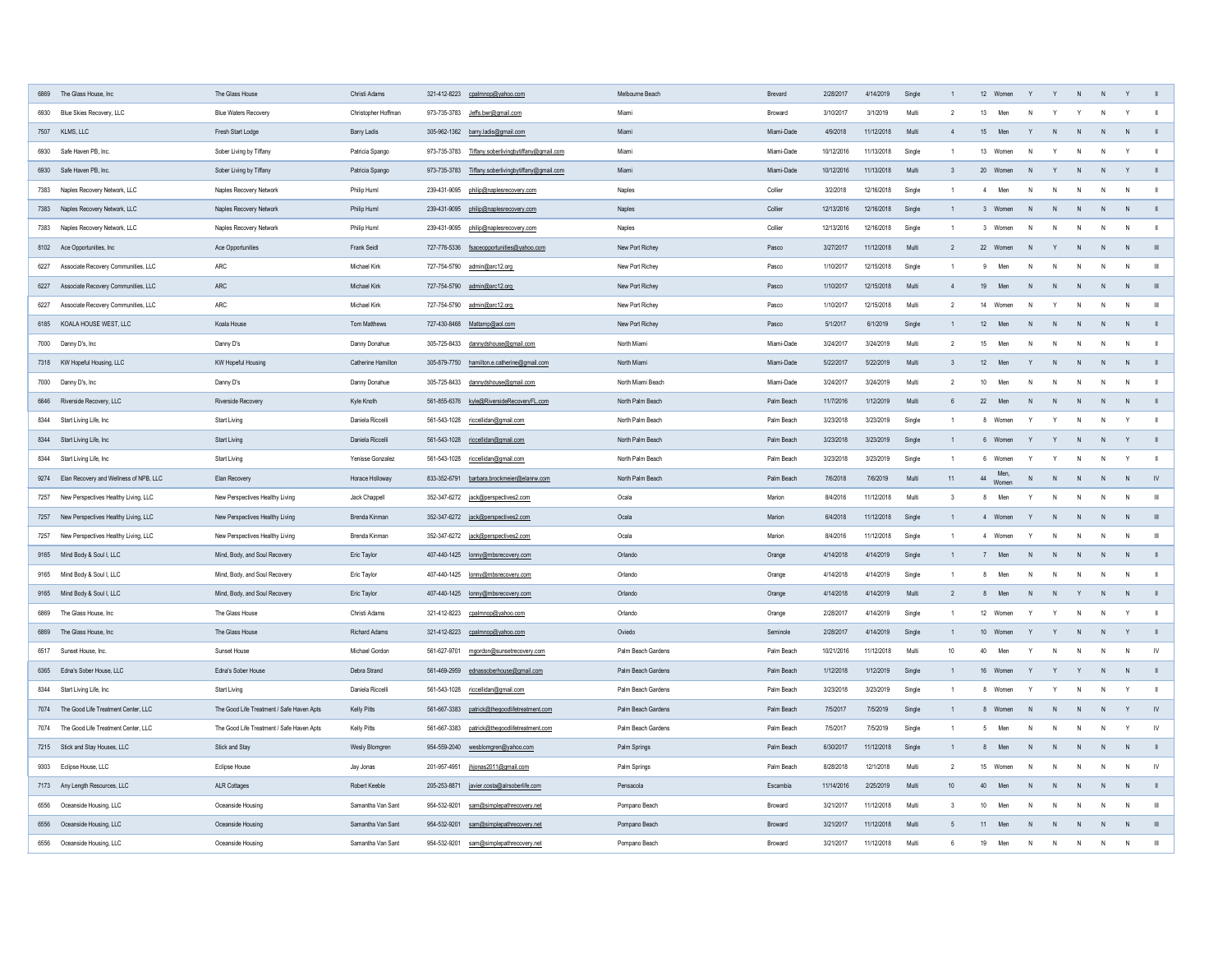| 6930 Safe Haven PB, Inc.                   | Sober Living by Tiffany             | Jacob Hillman         | Tiffany.soberlivingbytiffany@gmail.com<br>973-735-3783 | Pompano Beach  | <b>Broward</b> | 10/12/2016 | 11/13/2018 | Multi  |                 | 10<br>Women               |              | <sup>N</sup> |              |               |
|--------------------------------------------|-------------------------------------|-----------------------|--------------------------------------------------------|----------------|----------------|------------|------------|--------|-----------------|---------------------------|--------------|--------------|--------------|---------------|
| 6930 Safe Haven PB, Inc.                   | Sober Living by Tiffany             | Samantha Garabed      | 973-735-3783<br>Tiffany.soberlivingbytiffany@gmail.com | Pompano Beach  | <b>Broward</b> | 10/12/201  | 1/13/2018  | Multi  |                 | Women<br>N.               |              | <sup>N</sup> |              |               |
| 6792 Meridian Treatment Solutions, Inc     | <b>Meridian Treatment Solutions</b> | Daniel McGuire        | 954-368-5748 hbl@mtsius.com                            | Pompano Beach  | <b>Broward</b> | 12/1/2017  | 12/1/2018  | Multi  |                 | Men,<br>19<br>N<br>Women  |              | N            |              |               |
| 8220 Banyan Treatment and Recovery, LLC    | Banyan Sober Living                 | Alec Sperduto         | tspiller@banyantreatmentcenter.com<br>954-533-7705     | Pompano Beach  | <b>Broward</b> | 1/3/2018   | 1/3/2019   | Single |                 | 10<br>Men                 |              | -N           | - N          | <b>IV</b>     |
| Banyan Treatment and Recovery, LLC<br>8220 | Banyan Sober Living                 | Joshua McPherson      | 954-533-7705<br>tspiller@banyantreatmentcenter.com     | Pompano Beach  | <b>Broward</b> | 1/3/2018   | 1/3/2019   | Single |                 | Men<br>N                  |              | $\mathsf{N}$ | - N          |               |
| 8220 Banyan Treatment and Recovery, LLC    | Banyan Sober Living                 | Joshua McPherson      | 954-533-7705<br>tspiller@banyantreatmentcenter.com     | Pompano Beach  | <b>Broward</b> | 1/3/2018   | 1/3/2019   | Multi  |                 | 24<br>Men<br>N.           |              | N            | N            | -IV           |
| 8220 Banyan Treatment and Recovery, LLC    | Banyan Sober Living                 | <b>William Fraser</b> | 954-533-7705<br>tspiller@banyantreatmentcenter.com     | Pompano Beach  | <b>Broward</b> | 1/3/2018   | 1/3/2019   | Multi  |                 | 24<br>Men<br>N.           |              | -N           | - N          |               |
| Banyan Treatment and Recovery, LLC<br>8220 | Banyan Sober Living                 | William Fraser        | 954-533-7705<br>tspiller@banyantreatmentcenter.com     | Pompano Beach  | <b>Broward</b> | 1/3/2018   | 1/3/2019   | Multi  |                 | Men<br>24<br>N.           |              | N            | N            | <b>IV</b>     |
| 8220 Banyan Treatment and Recovery, LLC    | Banyan Sober Living                 | Alec Sperduto         | 954-533-7705<br>tspiller@banyantreatmentcenter.com     | Pompano Beach  | <b>Broward</b> | 1/3/2018   | 1/3/2019   | Single |                 | Women                     |              | -N           |              |               |
| 8220 Banyan Treatment and Recovery, LLC    | Banyan Sober Living                 | Joshua McPherson      | 954-533-7705<br>tspiller@banyantreatmentcenter.com     | Pompano Beach  | <b>Broward</b> | 1/3/2018   | 1/3/2019   | Multi  |                 | Men,<br>24<br>N<br>Women  |              | $\mathsf{N}$ | $\mathsf{N}$ | <b>IV</b>     |
| 8220 Banyan Treatment and Recovery, LLC    | Banyan Sober Living                 | <b>William Fraser</b> | 954-533-7705<br>tspiller@banyantreatmentcenter.com     | Pompano Beach  | <b>Broward</b> | 1/3/2018   | 1/3/2019   | Multi  |                 | 24<br>Women               |              | $\mathsf{N}$ |              |               |
| 7262 Redx Recovery House, Inc              | Redx Recovery House                 | Rebecca Christiansen  | 561-983-6303<br>redxrh@gmail.com                       | Pompano Beach  | <b>Broward</b> | 1/17/2018  | 1/17/2019  | Multi  |                 | Men                       |              | <sup>N</sup> | - N          |               |
| 7262 Redx Recovery House, Inc              | Redx Recovery House                 | Rebecca Christiansen  | 561-983-6303 redxrh@gmail.com                          | Pompano Beach  | <b>Broward</b> | 1/17/2018  | 1/17/2019  | Single |                 | Men                       |              | N            |              |               |
| 7262 Redx Recovery House, Inc              | <b>Redx Recovery House</b>          | Rebecca Christiansen  | 561-983-6303 redxrh@gmail.com                          | Pompano Beach  | <b>Broward</b> | 1/17/2018  | 1/17/2019  | Single |                 | Men<br>Y                  |              | N            | N            |               |
| 6864 Project SOAR, LLC                     | Project SOAR                        | Brenda Aulbach        | 954-900-9980 info@projectsoar.us                       | Pompano Beach  | <b>Broward</b> | 6/28/2016  | 2/8/2019   | Single |                 | 12<br>Men<br>N            | <sup>N</sup> | N            | - N          |               |
| 6930 Blue Skies Recovery, LLC              | <b>Blue Waters Recovery</b>         | Christopher Hoffman   |                                                        | Pompano Beach  | <b>Broward</b> | 3/10/2017  | 3/1/2019   | Multi  |                 | 54<br>Men<br><sup>N</sup> |              | <sup>N</sup> |              |               |
| 7640 Solare House, LLC                     | Solare Houses                       | Jordan McCarthy       | 954-857-9427 solaresisters@live.com                    | Pompano Beach  | <b>Broward</b> | 5/1/2017   | 5/1/2019   | Single |                 | Women                     |              | N            | N            |               |
| 7640 Solare House, LLC                     | Solare Houses                       | Jordan McCarthy       | 954-857-9427 solaresisters@live.com                    | Pompano Beach  | <b>Broward</b> | 5/1/2017   | 5/1/2019   | Single |                 | Women<br>N<br>8           |              | N            | N            |               |
| 7640 Solare House, LLC                     | Solare Houses                       | Kirstin Smith         | 954-857-9427 solaresisters@live.com                    | Pompano Beach  | <b>Broward</b> | 5/1/2017   | 5/1/2019   | Single |                 | Women<br>-N               |              | $\mathsf{N}$ | N            |               |
| 7640 Solare House, LLC                     | Solare Houses                       | Kirstin Smith         | 954-857-9427<br>solaresisters@live.com                 | Pompano Beach  | <b>Broward</b> | 5/1/2017   | 5/1/2019   | Single |                 | Women<br>N.<br>6.         |              | $\mathsf{N}$ | N            |               |
| 7640 Solare House, LLC                     | Solare Houses                       | Kirstin Smith         | 954-857-9427 solaresisters@live.com                    | Pompano Beach  | <b>Broward</b> | 5/1/2017   | 5/1/2019   | Single |                 | Women<br>N<br>8           |              | N            | N            |               |
| 6856 Fifty/Fifty House, LLC                | Fifty-Fifty House                   | Lawerence Fish        | 954-328-9548 pharfish@aol.com                          | Pompano Beach  | <b>Broward</b> | 6/2/2017   | 6/2/2019   | Multi  |                 | 10<br>Men<br>N.           |              | N            |              |               |
| 7644 Solid Sobriety, LLC                   | <b>Solid Sobriety</b>               | Neal Cooke            | 954-822-3032 solidsobriety1@gmail.com                  | Pompano Beach  | <b>Broward</b> | 6/6/2017   | 6/6/2019   | Multi  |                 | 10<br>Men                 |              | $\mathsf{N}$ | – N          |               |
| 9196 Gracious Care Recovery Solutions, Inc | <b>Gracious Care Recovery</b>       | Danielle Rebuk        | 561-305-3073<br>marisa@graciouscarerecovery.com        | Pompano Beach  | <b>Broward</b> | 6/19/2018  | 7/19/2019  | Single |                 | Men<br>N                  |              | N            | N            |               |
| 9196 Gracious Care Recovery Solutions, Inc | <b>Gracious Care Recovery</b>       | Marialusia Way        | 561-305-3073 marisa@graciouscarerecovery.com           | Pompano Beach  | Broward        | 6/19/2018  | 7/19/2019  | Single |                 | Men<br><sup>N</sup><br>୪  |              | $\mathsf{N}$ | - N          |               |
| 9196 Gracious Care Recovery Solutions, Inc | <b>Gracious Care Recovery</b>       | Marialusia Way        | 561-305-3073<br>marisa@graciouscarerecovery.com        | Pompano Beach  | <b>Broward</b> | 6/19/2018  | 7/19/2019  | Single |                 | Women<br>N<br>6           | N            | N            | N            | <b>IV</b>     |
| 9196 Gracious Care Recovery Solutions, Inc | <b>Gracious Care Recovery</b>       | Marialusia Way        | marisa@graciouscarerecovery.com<br>561-305-3073        | Pompano Beach  | <b>Broward</b> | 6/19/2018  | 7/19/2019  | Single |                 | Women<br>N                |              | N            | N            |               |
| 6341 Discipleship House 227 L.L.C          | Discipleship House 227              | Joseph Giuliano       | 954-591-0669 Discipleshiphouse227@gmail.com            | Pompano Beach  | <b>Broward</b> | 7/28/2016  | 7/28/2019  | Multi  |                 | 29<br>Men<br>Y            |              | N            | N            |               |
| 8138 Grace & Peace Ministries, Inc         | Lamb House Recovery Homes           | Lilian Pontillo       | 954-448-3754 lilianpontillo@yahoo.com                  | Pompano Beach  | <b>Broward</b> | 8/1/2017   | 8/1/2019   | Single |                 | Women                     |              | N            |              |               |
| 7575 Stayin Kleen Sober House, LLC         | Stayin Kleen Sober House            | Cecelia Bishop        | 754-242-2522 cecelia@stayinkleen.net                   | Pompano Beach  | <b>Broward</b> | 8/10/2017  | 9/10/2019  | Single |                 | Women<br>N                |              | N            | N            |               |
| 6431 Trinity by Traditions, LLC            | <b>Trinity by Traditions</b>        | Jason Leslie          | 954-245-8604 trinitybytraditions@gmail.com             | Pompano Beach  | <b>Broward</b> | 7/16/2016  | 11/1/2019  | Single |                 | 10<br>Men<br>N            |              | N            |              |               |
| 6431 Trinity by Traditions, LLC            | <b>Trinity by Traditions</b>        | Jason Leslie          | 954-245-8604<br>trinitybytraditions@gmail.com          | Pompano Beach  | <b>Broward</b> | 7/16/2016  | 11/1/2019  | Multi  |                 | 19<br>Men<br>N.           |              | $\mathsf{N}$ |              |               |
| 6431 Trinity by Traditions, LLC            | Trinity by Traditions               | Jason Leslie          | 954-245-8604 trinitybytraditions@gmail.com             | Pompano Beach  | <b>Broward</b> | 10/1/2018  | 11/1/2019  | Multi  | 10 <sup>°</sup> | 36<br>Men<br>N            |              | N            |              |               |
| 8102 Ace Opportunities, Inc                | Ace Opportunities                   | <b>Frank Seidl</b>    | 727-776-5336 fsaceopportunities@yahoo.com              | Port Richey    | Pasco          | 3/27/2017  | 11/12/2018 | Multi  |                 | Men<br>14<br>N            |              | N            |              |               |
| 6185 KOALA HOUSE WEST, LLC                 | Koala House                         | Thomas Bonovitch      | 727-430-8468 Mattamp@aol.com                           | Port Richey    | Pasco          | 5/1/2017   | 5/1/2019   | Single |                 | Women<br><sup>N</sup>     |              | N            |              |               |
| 7050 Genesis Houses, LLC                   | Genesis Houses                      | Marcee Scott          | 772-934-6580 MScott@essentialsrecovery.com             | Port St. Lucie | St. Lucie      | 9/24/2018  | 11/24/2018 | Single |                 | Women<br>N                |              | N            | - N          |               |
| 8399 Sarah's House, LLC                    | <b>Sarahs House</b>                 | Lyle Fired            | 772-216-2737 Sarahshousellc@gmail.com                  | Port St. Lucie | St. Lucie      | 10/9/2017  | 12/8/2018  | Single |                 | Women                     |              | N.           |              |               |
| 8399 Sarah's House, LLC                    | Sarahs House                        | Lyle Fired            | 772-216-2737 Sarahshousellc@gmail.com                  | Port St. Lucie | St. Lucie      | 10/9/2017  | 12/8/2018  | Single |                 | Women                     |              | $\mathsf{N}$ | N            |               |
| 8724 Foundations Wellness Center, LLC      | <b>Transgate Recovery Solutions</b> | Jennifer Little       | 772-812-6852 travis.thames@gmail.com                   | Port St. Lucie | St. Lucie      | 1/12/2018  | 1/12/2019  | Single |                 | 11 Women<br>N             | N.           | N            | N            | $\mathsf{IV}$ |
| 8724 Foundations Wellness Center, LLC      | <b>Transgate Recovery Solutions</b> | Arthur Laflamme       | 772-812-6852 travis.thames@gmail.com                   | Port St. Lucie | St. Lucie      | 1/12/2018  | 1/12/2019  | Single |                 | 12<br>Men<br>N            |              | N            | N            |               |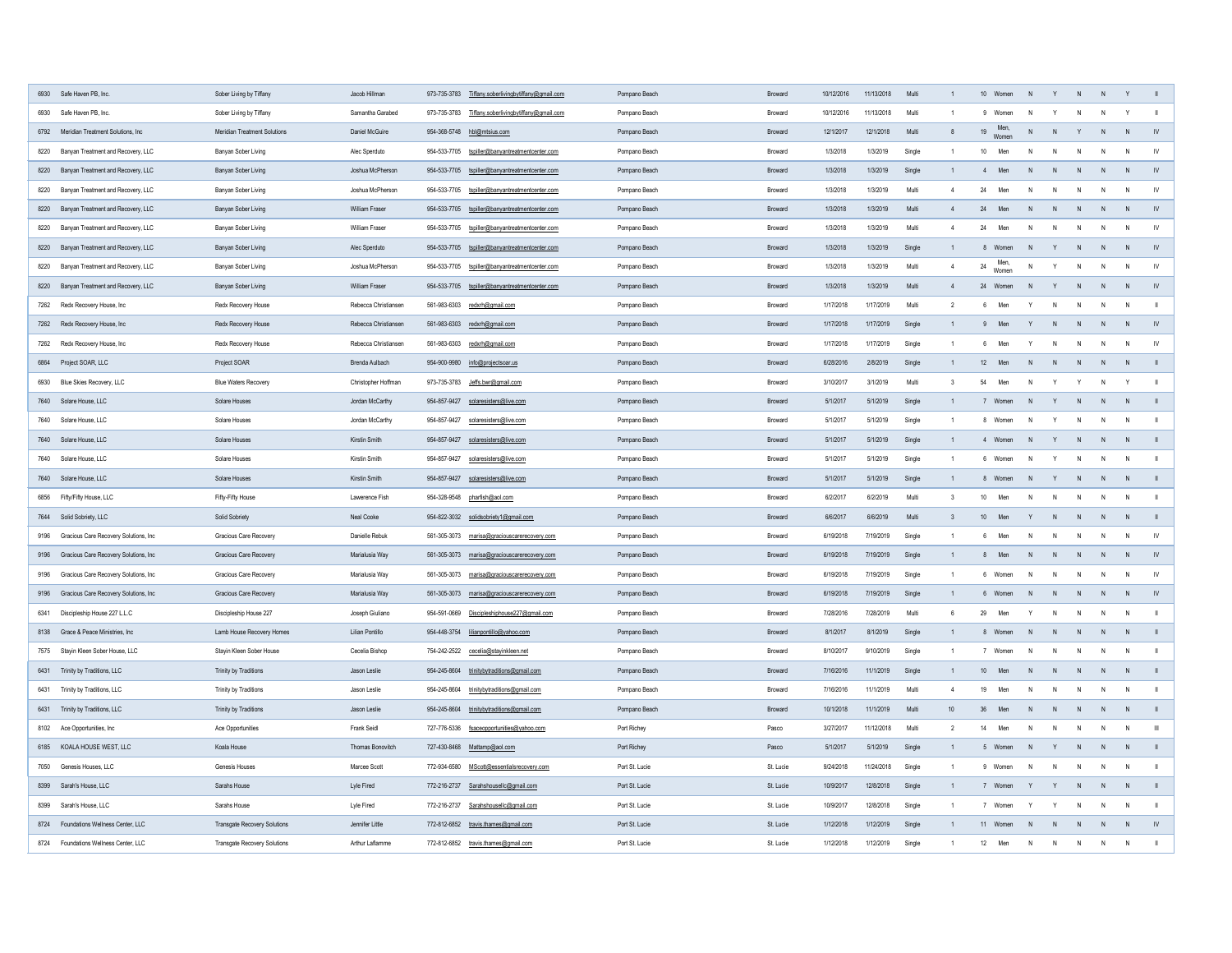|      | 8724 Foundations Wellness Center, LLC      | <b>Transgate Recovery Solutions</b>       | Jennifer Little         | 772-812-6852 travis.thames@gmail.com                    | Port St. Lucie   | St. Lucie    | 1/12/2018  | 1/12/2019  | Single |    | Men                 | N              |     | N.           | - N            |           |
|------|--------------------------------------------|-------------------------------------------|-------------------------|---------------------------------------------------------|------------------|--------------|------------|------------|--------|----|---------------------|----------------|-----|--------------|----------------|-----------|
| 8724 | <b>Foundations Wellness Center, LLC</b>    | <b>Transgate Recovery Solutions</b>       | Jennifer Little         | 772-812-6852 travis.thames@gmail.com                    | Port St. Lucie   | St. Lucie    | 1/12/2018  | 1/12/2019  | Single |    | 12<br>Men           | N.             |     | N            | N              | -IV       |
|      | 6880 Foundations Wellness Center, LLC      | <b>Gateway House</b>                      | Athur Laflamme          | 772-557-6550 travis.thames@gmail.com                    | Port St. Lucie   | St. Lucie    | 1/26/2018  | 1/26/2019  | Single |    | Women<br>11         | N.             |     | -N           |                |           |
|      | 7074 The Good Life Treatment Center, LLC   | The Good Life Treatment / Safe Haven Apts | Kelly Pitts             | 561-667-3383<br>patrick@thegoodlifetreatment.com        | Riviera Beach    | Palm Beach   | 7/5/2017   | 7/5/2019   | Multi  |    | Men,<br>28<br>Women | N.             |     | N            |                | <b>IV</b> |
|      | 7385 Came to Believe, LLC                  | Came to Believe                           | William Niemi           | 561-676-8435 bniemi@cametobelievellc.com                | Royal Palm Beach | Palm Beach   | 8/3/2017   | 7/3/2019   | Single |    | Men                 | N,             |     | -N           |                |           |
|      | 7527 The Transition House, Inc             | The Transition House                      | <b>Brett D'Aoust</b>    | 407-892-5700<br>tom@thetransitionhouse.org              | Saint Cloud      | Osceola      | 2/12/2018  | 2/12/2019  | Single |    | Women               | N.             |     | N            | $\overline{N}$ |           |
|      | 7527 The Transition House, Inc             | The Transition House                      | Tom Griffin             | 407-892-5700<br>tom@thetransitionhouse.org              | Saint Cloud      | Osceola      | 2/12/2018  | 2/12/2019  | Single |    | Women               | -N             |     | -N           | - N            |           |
|      | 7527 The Transition House, Inc             | The Transition House                      | <b>Brett D'Aoust</b>    | 407-892-5700 tom@thetransitionhouse.org                 | Saint Cloud      | Osceola      | 2/12/2018  | 2/12/2019  | Multi  |    | Women               | N              |     | N            | N              |           |
|      | 7527 The Transition House, Inc             | The Transition House                      | <b>Brett D'Aoust</b>    | 407-892-5700<br>tom@thetransitionhouse.org              | Saint Cloud      | Osceola      | 2/12/2018  | 2/12/2019  | Multi  |    | Women<br>8.         | N.             |     | N.           |                |           |
|      | 7527 The Transition House, Inc             | The Transition House                      | Tom Griffin             | 407-892-5700<br>tom@thetransitionhouse.org              | Saint Cloud      | Osceola      | 2/12/2018  | 2/12/2019  | Single |    | Men                 | N              |     | N            | N              |           |
|      | 7527 The Transition House, Inc             | The Transition House                      | Melissa Lucas           | 407-892-5700 tom@thetransitionhouse.org                 | Saint Cloud      | Osceola      | 2/12/2018  | 2/12/2019  | Multi  |    | Men<br>8            | <sup>N</sup>   |     | N            | - N            |           |
|      | 7527 The Transition House, Inc             | The Transition House                      | Tom Griffin             | 407-892-5700<br>tom@thetransitionhouse.org              | Saint Cloud      | Osceola      | 2/12/2018  | 2/12/2019  | Multi  |    | Men<br>8            | N.             |     | N.           | N              |           |
|      | 7608 Purpose House Tranistional Homes, LLC | <b>Purpose House Transitional Homes</b>   | Alan Tobiason           | 941-586-6370 alantobiason@live.com                      | Sarasota         | Sarasota     | 3/3/2018   | 3/3/2019   | Single |    | Men<br>8            | N              |     | N            | N              |           |
|      | 7608 Purpose House Tranistional Homes, LLC | <b>Purpose House Transitional Homes</b>   | Alan Tobiason           | 941-586-6370<br>alantobiason@live.com                   | Sarasota         | Sarasota     | 3/3/2018   | 3/3/2019   | Single |    | Men                 | N              | - N | N            | N              |           |
|      | 7608 Purpose House Tranistional Homes, LLC | <b>Purpose House Transitional Homes</b>   | Alan Tobiason           | 941-586-6370 alantobiason@live.com                      | Sarasota         | Sarasota     | 3/3/2018   | 3/3/2019   | Single |    | Men<br>8            | N,             |     | N            | – N            |           |
| 7608 | Purpose House Tranistional Homes, LLC      | <b>Purpose House Transitional Homes</b>   | Matt Ison               | 941-586-6370<br>alantobiason@live.com                   | Sarasota         | Sarasota     | 3/3/2018   | 3/3/2019   | Single |    | Men                 | N.             |     | <sup>N</sup> |                |           |
|      | 7608 Purpose House Tranistional Homes, LLC | <b>Purpose House Transitional Homes</b>   | Matt Ison               | 941-586-6370 alantobiason@live.com                      | Sarasota         | Sarasota     | 3/3/2018   | 3/3/2019   | Single |    | Men                 |                |     | N            |                |           |
| 7608 | Purpose House Tranistional Homes, LLC      | <b>Purpose House Transitional Homes</b>   | Kelly Miller            | 941-586-6370 alantobiason@live.com                      | Sarasota         | Sarasota     | 3/3/2018   | 3/3/2019   | Single |    | 10<br>Women         | N.             |     | N            | N              |           |
|      | 7608 Purpose House Tranistional Homes, LLC | <b>Purpose House Transitional Homes</b>   | <b>Kelly Miller</b>     | 941-586-6370 alantobiason@live.com                      | Sarasota         | Sarasota     | 3/3/2018   | 3/3/2019   | Single |    | Women<br>8          | -N             |     | -N           |                |           |
|      | 7608 Purpose House Tranistional Homes, LLC | <b>Purpose House Transitional Homes</b>   | <b>Kelly Miller</b>     | 941-586-6370<br>alantobiason@live.com                   | Sarasota         | Sarasota     | 3/3/2018   | 3/3/2019   | Single |    | Women               | N              |     | N            | N              |           |
|      | 7608 Purpose House Tranistional Homes, LLC | <b>Purpose House Transitional Homes</b>   | Matt Ison               | 941-586-6370 alantobiason@live.com                      | Sarasota         | Sarasota     | 3/3/2018   | 3/3/2019   | Single |    | 10<br>Women         | N.             |     | N            |                |           |
|      | 6372 LPRR, LLC                             | The Lilly Pad of St. Augustine            | Allyson Chambers        | 561-758-1011<br>allyson@thelillypad.org                 | St. Augustine    | St. Johns    | 12/19/2016 | 11/6/2019  | Single |    | Women               |                |     | <sup>N</sup> |                |           |
|      | 7545 Real Recovery, LLC                    | <b>Real Recovery</b>                      | <b>Patrick Slattery</b> | 727-290-9156 realrecoveryfl@gmail.com                   | St. Petersburg   | Pinellas     | 12/19/2016 | 12/15/2018 | Multi  | 19 | 48<br>Men           | N.             |     | -N           |                |           |
|      | 7268 St. Petersburg Free Clinic, Inc       | David & Virgina Baldwin Residence         | Cynthia Burnham         | 813-454-7941 cynthia.burnham@stpetersburgfreeclinic.org | St. Petersburg   | Pinellas     | 12/15/2017 | 12/15/2019 | Multi  | 50 | 50<br>Women         | N              |     | N            | - N            |           |
|      | 7050 Genesis Houses, LLC                   | <b>Genesis Houses</b>                     | Marcee Scott            | 772-934-6580 MScott@essentialsrecovery.com              | Staurt           | Martin       | 9/24/2018  | 11/24/2018 | Single |    | Men<br>9            | N.             |     | N            | - N            |           |
|      | 7050 Genesis Houses, LLC                   | Genesis Houses                            | Michael Rothstein       | MScott@essentialsrecovery.com<br>772-934-6580           | Staurt           | Martin       | 9/24/2018  | 11/24/2018 | Single |    | 12 Women            | N.             |     | N            | N              |           |
|      | 8650 Recovery By The Sea LLC               | Recovery By The Sea                       | Leigh Hollander         | 772-888-3025 Dr.Jochum@RBSRehab.com                     | Staurt           | Martin       | 6/22/2018  | 6/22/2019  | Multi  |    | 12 Men,<br>Women    | N              |     | N            |                |           |
| 8650 | Recovery By The Sea LLC                    | Recovery By The Sea                       | Leigh Hollander         | 772-888-3025 Dr.Jochum@RBSRehab.com                     | Staurt           | Martin       | 6/22/2018  | 6/22/2019  | Multi  |    | Men<br>38<br>Women  | N.             |     | N            | N              | <b>IV</b> |
|      | 7843 Artesian Transitional Housing, LLC    | <b>Artesian Transitional Housing</b>      | Kathleen Renick         | 772-320-1555 artesianth@gmail.com                       | Stuart           | Martin       | 8/11/2017  | 8/11/2019  | Multi  | 20 | Men,<br>96<br>Women |                |     | N            |                | 181       |
| 6227 | Associate Recovery Communities, LLC        | ARC                                       | Hana Young              | 727-754-5790 admin@arc12.org                            | Tampa            | Hillsborough | 12/15/2017 | 12/15/2018 | Single |    | Women               | <sup>N</sup>   |     | N            | - N            |           |
|      | 6227 Associate Recovery Communities, LLC   | ARC                                       | Hana Young              | 727-754-5790 admin@arc12.org                            | Tampa            | Hillsborough | 5/22/2017  | 12/15/2018 | Single |    | Women<br>8          | <sup>N</sup>   |     | N            |                |           |
|      | 7545 Real Recovery, LLC                    | Real Recovery                             | <b>Patrick Slattery</b> | 813-488-5048 realrecoveryfl@gmail.com                   | Tampa            | Hillsborough | 6/21/2017  | 12/15/2018 | Single |    | Men<br>18           | N              |     | <sup>N</sup> |                |           |
|      | 7936 Underground Network, Inc              | Timothy Initiative                        | <b>Christian Lang</b>   | 813-843-3645 Christian@timothyinitiative.com            | Tampa            | Hillsborough | 12/15/2017 | 12/15/2018 | Multi  |    | 17<br>Men           | N              |     | <sup>N</sup> |                |           |
|      | 6926 Roots in Recovery, LLC                | Roots in Recovery                         | John Branch             | 813-440-9836   jbranch11@gmail.com                      | Tampa            | Hillsborough | 6/29/2016  | 6/29/2019  | Single |    | Men                 | $\mathsf{N}$   |     | N            |                |           |
|      | 6926 Roots in Recovery, LLC                | Roots in Recovery                         | John Branch             | 813-440-9836   jbranch11@gmail.com                      | Tampa            | Hillsborough | 6/29/2016  | 6/29/2019  | Single |    | 12<br>Men           | N              |     | $\mathsf{N}$ |                |           |
|      | 6926 Roots in Recovery, LLC                | Roots in Recovery                         | John Branch             | 813-440-9836   jbranch11@gmail.com                      | Tampa            | Hillsborough | 6/29/2016  | 6/29/2019  | Multi  |    | Men<br>9            | N              |     | $\mathsf{N}$ |                |           |
|      | 6860 Tampa Foundations in Recovery, LLC    | Tampa Foundations in Recovery             | Phoebe Maisto           | 813-523-7163 phoebeamiel@gmail.com                      | Tampa            | Hillsborough | 6/30/2016  | 6/30/2019  | Multi  |    | Men<br>8.           | N              |     | N.           |                |           |
|      | 6860 Tampa Foundations in Recovery, LLC    | Tampa Foundations in Recovery             | <b>Phoebe Maisto</b>    | 813-523-7163 phoebeamiel@gmail.com                      | Tampa            | Hillsborough | 6/30/2016  | 6/30/2019  | Single |    | Women               | N.             |     | N            | N              |           |
|      | 7951 Opal Recovery Properties, LLC         | Opal House                                | <b>Beverly Womack</b>   | 813-727-9254 coreymaita@gmail.com                       | Tampa            | Hillsborough | 6/5/2018   | 7/5/2019   | Single |    | Women<br>9          | N <sub>1</sub> |     | N            | - N            |           |
|      | 7951 Opal Recovery Properties, LLC         | Opal House                                | <b>Beverly Womack</b>   | 813-727-9254 coreymaita@gmail.com                       | Tampa            | Hillsborough | 6/23/2017  | 7/5/2019   | Single |    | 11 Women            | N              |     | N            |                |           |
|      |                                            |                                           |                         |                                                         |                  |              |            |            |        |    |                     |                |     |              |                |           |